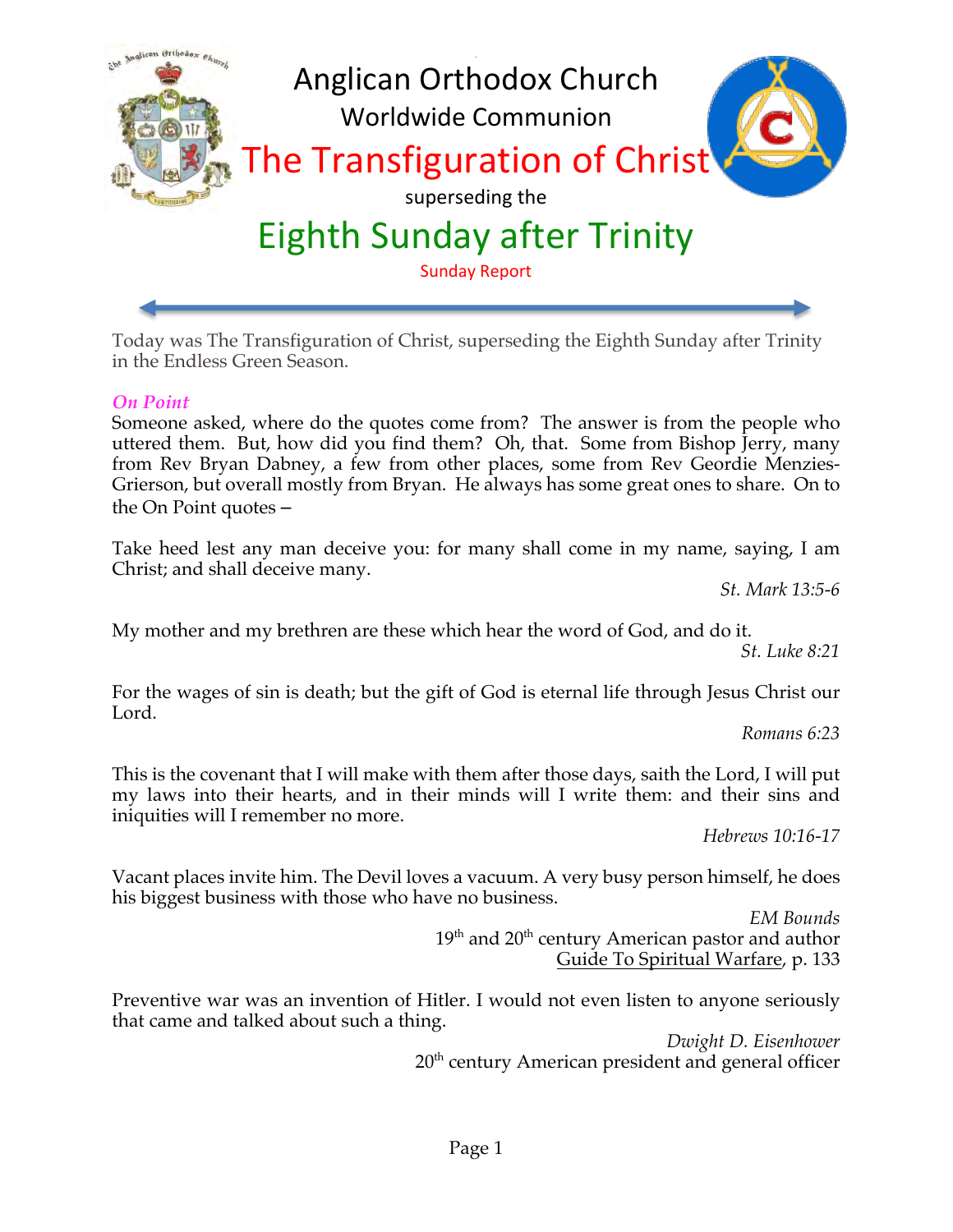#### *Propers*

Each Sunday there are Propers: special prayers and readings from the Bible. There is a Collect for the Day; that is a single thought prayer, most written either before the refounding of the Church of England in the 1540s or written by Bishop Thomas Cranmer, the first Archbishop of Canterbury after the re-founding.

The Collect for the Day is to be read on Sunday and during Morning and Evening Prayer until the next Sunday. The Epistle is normally a reading from one of the various Epistles, or letters, in the New Testament. The Gospel is a reading from one of the Holy Gospels, Matthew, Mark, Luke and John. The Collect is said by the minister as a prayer, the Epistle can be read by either a designated reader (as we do in our church) or by one of the ministers and the Holy Gospel, which during the service in our church is read by an ordained minister.

The propers are the same each year, except if a Red Letter Feast, that is one with propers in the prayerbook, falls on a Sunday, then those propers are to be read instead, except in a White Season, where it is put off. Red Letter Feasts, so called because in the Altar Prayerbooks the titles are in red, are special days. Most of the Red Letter Feasts are dedicated to early saints instrumental in the development of the church, others to special events. Some days are particularly special and the Collect for that day is to be used for an octave (eight days) or an entire season, like Advent or Lent.

The Propers for today are found on Page 247-249, with the Collect first:

The Transfiguration of Christ. [August 6.] *The Collect.*

**GOD**, who on the mount didst reveal to chosen witnesses thine only-begotten Son wonderfully transfigured, in raiment white and glistering; Mercifully grant that we, being delivered from the disquietude of this world, may be permitted to behold the King in his beauty, who with thee, O Father, and thee, O Holy Ghost, liveth and reigneth, one God, world without end. *Amen.* **O**

*And the Collect for the superseded Sunday:*

The Eighth Sunday after Trinity.

*The Collect.*

**GOD**, whose never-failing providence ordereth all things both in heaven and earth; We humbly beseech thee to put away from us all hurtful things, and to give us those things which are profitable for us; through Jesus Christ our Lord. *Amen.* **O**

The Epistle for today comes from Saint Peter's Second General Epistle, the First Chapter, beginning at the Thirteenth Verse:

**THINK** it meet, as long as I am in this tabernacle, to stir you up by putting you in **THINK** it meet, as long as 1 am in this tabernacle, to stir you up by putting you in<br>remembrance; knowing that shortly I must put off this my tabernacle, even as our Lord<br>lesus Christ hath showed me Moreover Lwill endeavo Jesus Christ hath shewed me. Moreover I will endeavour that ye may be able after my decease to have these things always in remembrance. For we have not followed cunningly devised fables, when we made known unto you the power and coming of our Lord Jesus Christ, but were eyewitnesses of his majesty. For he received from God the Father honour and glory, when there came such a voice to him from the excellent glory,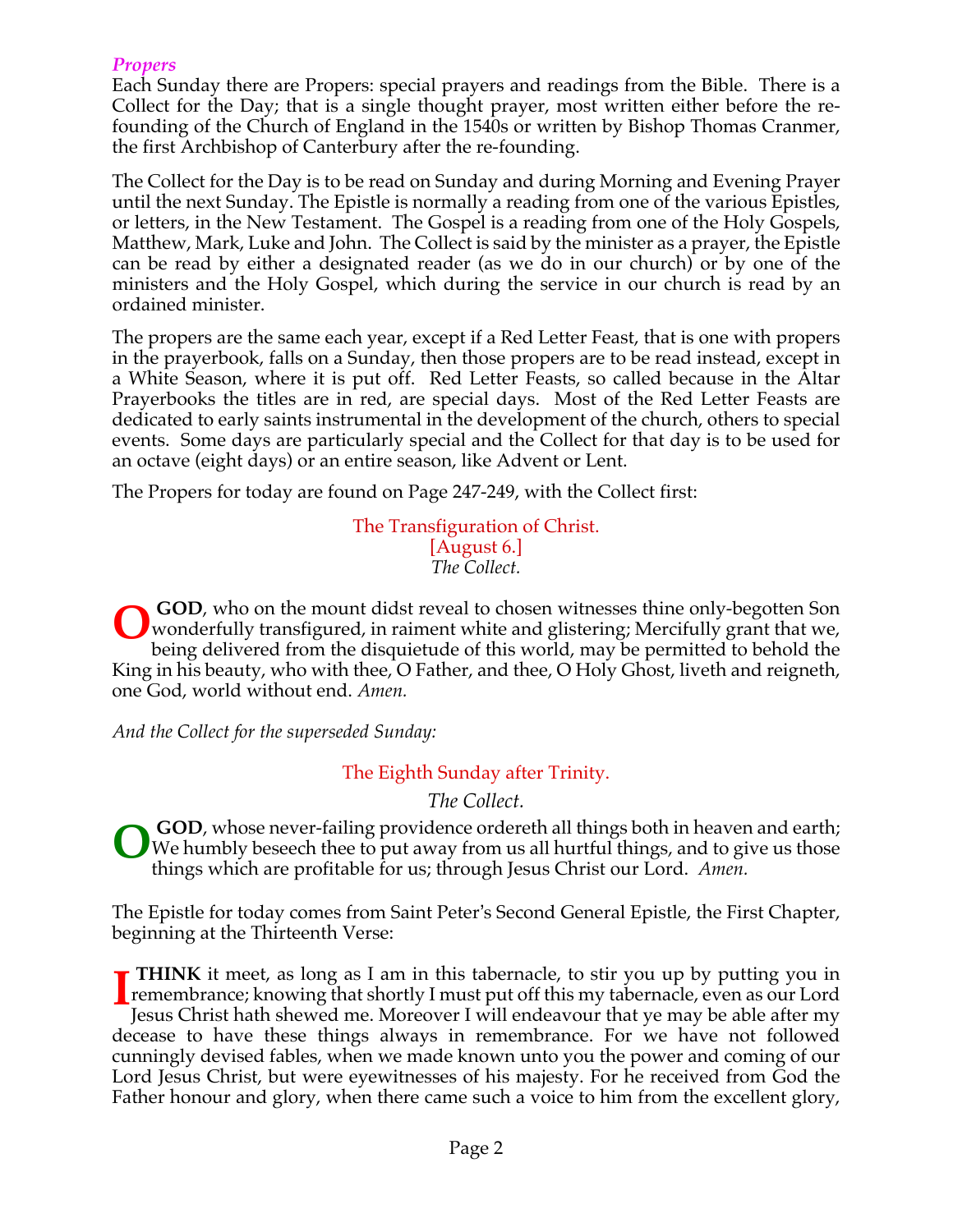This is my beloved Son, in whom I am well pleased. And this voice which came from heaven we heard, when we were with him in the holy mount.

This morning's Gospel comes from the Gospel according to Saint Luke, the Ninth Chapter beginning at the Twenty-Eighth Verse:

**ND** it came to pass about an eight days after these sayings, he took Peter and John All it came to pass about an eight days after these sayings, he took Peter and John<br>and James, and went up into a mountain to pray. And as he prayed, the fashion of<br>his countenance was altered, and his raiment was white an his countenance was altered, and his raiment was white and glistering. And, behold, there talked with him two men, which were Moses and Elias: who appeared in glory, and spake of his decease which he should accomplish at Jerusalem. But Peter and they that were with him were heavy with sleep: and when they were awake, they saw his glory, and the two men that stood with him. And it came to pass, as they departed from him, Peter said unto Jesus, Master, it is good for us to be here: and let us make three tabernacles; one for thee, and one for Moses, and one for Elias: not knowing what he said. While he thus spake, there came a cloud, and overshadowed them: and they feared as they entered into the cloud. And there came a voice out of the cloud, saying, This is my beloved Son: hear him. And when the voice was past, Jesus was found alone. And they kept it close, and told no man in those days any of those things which they had seen.

## *Bishop Ogles' Sermon*

We are oft fortunate to get copies of Bishop Jerry's sermon notes. Today is one of those Sundays.

#### **Sermon Notes**

The Transfiguration of Christ superseding the The Eighth Sunday after Trinity Saint Andrew's Anglican Orthodox Church 6 August 2017, Anno Domini (In the Year of our Lord)

> The Transfiguration of Christ. [August 6.] *The Collect.*

**GOD**, who on the mount didst reveal to chosen witnesses thine only-begotten Son wonderfully transfigured, in raiment white and glistering; **O**

Mercifully grant that we, being delivered from the disquietude of this world, may be permitted to behold the King in his beauty, who with thee, O Father, and thee, O Holy Ghost, liveth and reigneth, one God, world without end. *Amen.*

*And the Collect for the superseded Sunday:*

## The Eighth Sunday after Trinity.

*The Collect.*

**GOD**, whose never-failing providence ordereth all things both in heaven and earth; We humbly beseech thee to put away from us all hurtful things, and to give us those things which are profitable for us; through Jesus Christ our Lord. *Amen.* **O**

**ND** it came to pass about an eight days after these sayings, he took Peter and John and James, *and went up into a mountain to pray. 29 And as he prayed, the fashion of his countenance was altered, and his raiment was white and glistering. 30 And, behold, there talked with him two men, which were Moses and Elias: 31 Who appeared in glory, and spake of his decease which* **A**

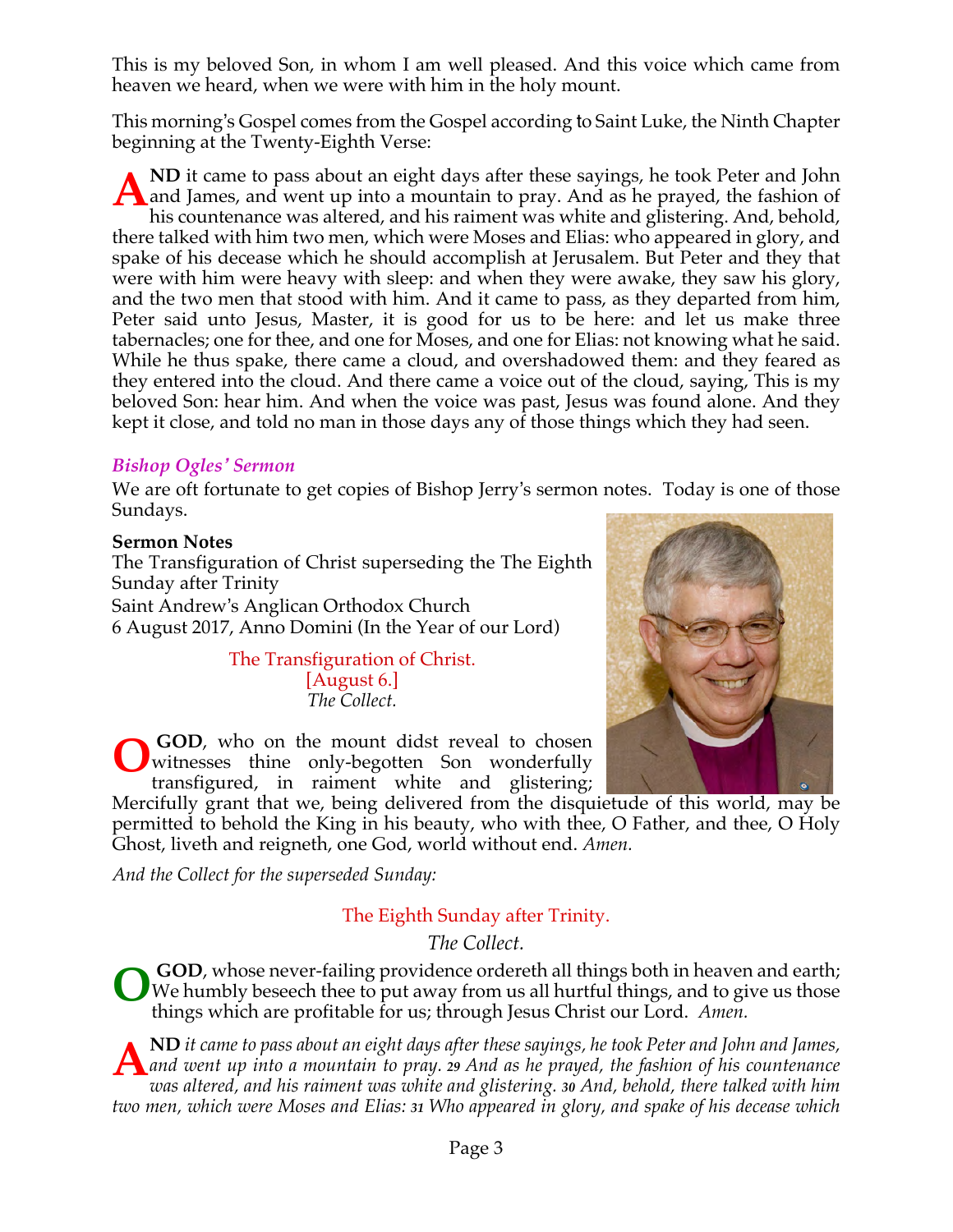*he should accomplish at Jerusalem. <sup>32</sup> But Peter and they that were with him were heavy with* sleep: and when they were awake, they saw his glory, and the two men that stood with him. 33 And it came to pass, as they departed from him, Peter said unto Jesus, Master, it is good for us to be here: and let us make three tabernacles; one for thee, and one for Moses, and one for Elias: not *knowing what he said. <sup>34</sup> While he thus spake, there came a cloud, and overshadowed them: and* they feared as they entered into the cloud. 35 And there came a voice out of the cloud, saying, This is my beloved Son: hear him. 36 And when the voice was past, Jesus was found alone. And they kept it close, and told no man in those days any of those things which they had seen. (Luke 9:28-36)

#### **What is the Significance of the Transfiguration of Jesus Christ?**

I will begin by telling a story about a number of larva hatched in the mud and stale water of a swamp. They lived the first days of their lives by crawling about in the filth of the swamp and in trying to survive the searching eyes of fish, frogs, and turtles. It was a most miserable life, but it was all that these larvae had ever known, so that had little with which to make comparison. They tried to stay close together with brother and sister as they matured into more mature larvae. (there are three stages in the life cycle of the Dragon fly - egg, larva, and adult.) Once the larva has grown, some of the stronger ones will begin to climb up a reed and disappear from the waters of the swamp forever. The others who remain and witness their family member depart are at a loss to explain the absence of their brother or sister. They assume that they have died and will never be seen again; however, once above the water line, the departed member begins to shed his old attire and take on a totally different appearance. He spreads his wings and loses all of his prior nature as a water-born creature. He is now a Dragon Fly with the ability and freedom to fly any place he chooses at speed well surpassing 35 miles per hour. He has been transfigured, or metamorphosed into a new creature.

This is very much like the passing of a child of God. He is changed in an instant and receives a glorified body much distinguishable from that which he formerly owned. Those left behind may not understand, but the departed saint has freedoms unheard of on earth. These are the Dragon Fly Saints.

## (Mark 9:2-9)

The account of the transfiguration of Jesus Christ as recorded here in Mark (parallel passages are found in Matthew 17:1-3 and above in Luke 9:28-36) is a demonstration to three witnesses that Jesus Christ was who He claimed to be. In all three accounts of the transfiguration of Jesus Christ, we are given the names of the three disciples who accompanied Jesus and who stood as human witnesses to the glory that was Christ's. There were also three heavenly witnesses -- Moses, Elijah, and the voice of God from heaven. Therefore, the Old Testament law of three witnesses required to attest to any fact (Deuteronomy 19:15) was satisfied both in earth and in heaven.

We have, in the account given in the Gospels of Matthew, Mark and Luke, a glorious and faith confirming event that had a profound effect on the three Apostles who were privileged to witness it. These three were given a view to which none other than the host of heaven was privy - the glorious transfiguration of Christ into His Heavenly state of Holiness, Light, and Eternal Being in the Kingdom of God. The words of Jesus in (Mark 1) are particularly noteworthy to this event. - *But I tell you of a truth, there be some standing here, which shall not taste of death, till they see the kingdom of God.* Christ is providing them with the news that they will soon glimpse His Heavenly Glory and coming Kingdom of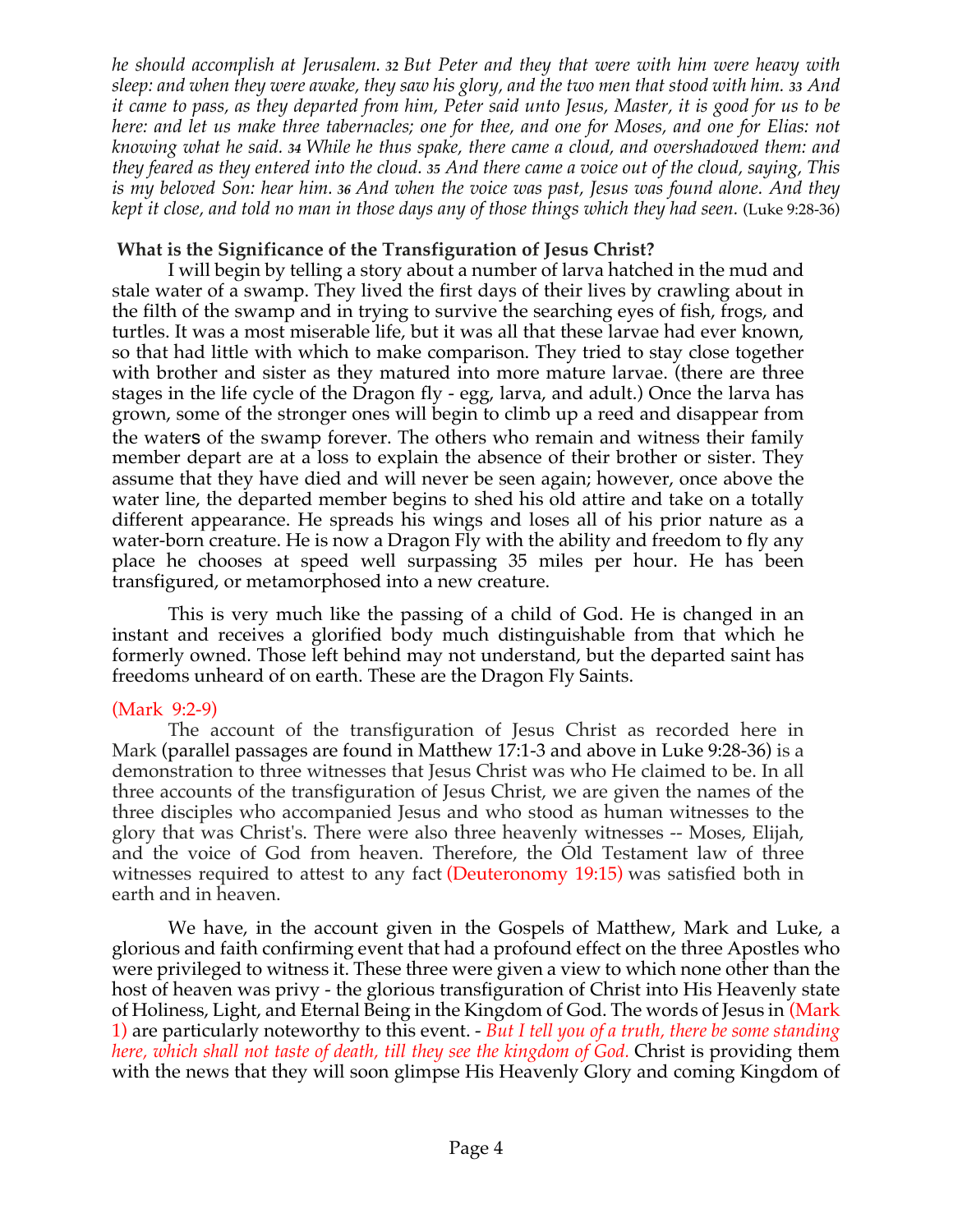God. This was a preview of what they would see and know following the resurrection when all was finished!

When we wish to come near to God, we should go where we are assured of solitude. Mountains take us to a higher plane, and also provide assured privacy. As we come nearer to the peak of the mountain, there is only a small patch of terrain for our position. Additionally, when we are on the mountain, we are nearer to God because the world is far from us as we look down on the small features of the familiar world. And we must come to Christ all alone - apart from any other person who we may think to help us.

The word "transfigured" is a very interesting word. The Greek word is "metamorpho" and it means to transform, literally or figuratively to metamorphose, or to change. The word is a verb that means to change into another form. It also means to change the outside to match the inside. The prefix "meta" means to change and the "morphe" means form. In the case of the transfiguration of Jesus Christ it means to match the outside with the reality of the inside. To change the outward so that it matches the inward reality. Jesus' divine nature was "veiled" (Hebrews 10:20) in human form and the transfiguration was a glimpse of that glory. Therefore, the transfiguration of Jesus Christ displayed the Shekinah glory of God incarnate in the Son. The voice of God attesting to the truth of Jesus' Sonship was the second time God's voice was heard. The first time was at Jesus' baptism into His public ministry by John the Baptist. (Matthew 3:7; Mark 1:11; Luke 3:22)

As Christ prayed, the Kingdom of God began to materialize before the eyes of the onlookers. Not only did the bodily features of Christ begin to change, but even His raiment became immaculately white and even resplendent in their bright beauty. Moses and Elias (Hellenic for Elijah), who appeared in glory but still as men, appeared by the side of Christ and discussed His coming death. One of these men had known physical death for God had shown him all the Promised Land from the heights of Mount Pisgah, and he died there. God Himself buried Moses. The other, Elijah, had not known physical death for he was translated in a Chariot of Fire. When the Kingdom comes in the fullness of time, some will still be living who know the Lord. They will likewise never see physical death, but others, like Moses (no less cherished by God) sleeps in the dust until that great moment comes.

The Apostles were amazed at the sight of the glorified Christ in the presence of Moses and Elijah. It is quite remarkable that, even though they were not told the identity of the two Prophets present, they nonetheless recognized them. When we are in Christ in the coming glory, many mysteries will likewise be known to us without the asking.

Poor Peter, being a speaker always before a thinker, remarked that they should build three tabernacles on the spot: one for Christ, and one each for the two prophets. In so doing, Peter was unwittingly placing the prophets on the same par with Christ. We should never consider any man, regardless his piety or devotion, on a level with God. We believe all things, not because some inspired man has spoken them, but because God has spoken in His Word.

*While he thus spake, there came a cloud, and overshadowed them: and they feared as they* entered into the cloud. And there came a voice out of the cloud, saying, "This is my beloved Son: *hear him."* I do believe the message could be any clearer or simple: "*Let God be true and every man a liar" (Romans 3:4)* Regardless what gifted minister may say, it is our duty to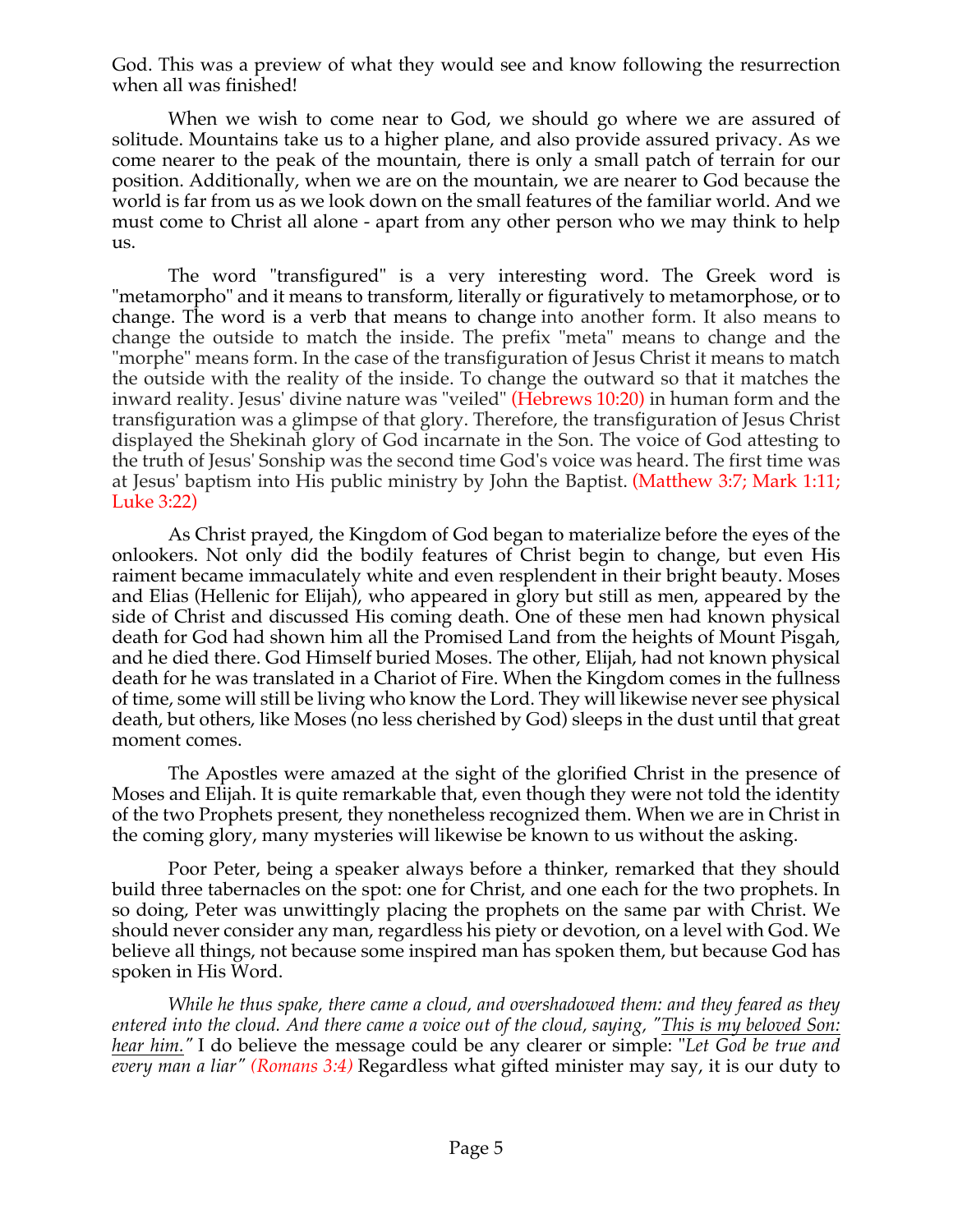confirm all things heard or spoken with Holy Scripture. If God has not spoken it, a million words of a great man will not alter the truth one iota.

After the voice had spoken, the cloud lifted. That should always be true in the Christian's understanding - once God has addressed a matter, it is finally settled for good - no questions, not rationalization, no equivocation! And as the cloud lifted, in order to emphasize the point, Christ was found alone. It is to Christ alone that we owe our redemption and to Him alone that we must seek succor. "This is my Beloved Son: hear Him!" This was God's command to the Apostles, and it is God's command to us on this Day of Transfiguration, and every day!

The Son of God came to earth in the form of a man to be the true servant of God and to gift mankind with the greatest gift ever given, eternal life. The transfiguration of Jesus Christ was a visible sign in the presence of reliable witnesses of the reality of the power of God and the glory, which is Christ Jesus. (2nd Peter 1:13-19)

Are you ready to climb the reed of salvation and be changed forever?

# *Sermon - Reverend Jack Arnold - Time and Action Church of the Faithful Centurion - Descanso, California*

Today's sermon brought the Collect, Epistle and Gospel together and is partly contained in the forewords above.



Consider the words from the Collect, wherein we ask God who … grant that we, being delivered from the disquietude of this world, may be permitted to behold the King in his

beauty …

The Collect does not take us where I, at least, would think it would. We are asking to have our souls be able to withdraw from the noise, clamor and evil of the world which Bishop Cranmer summarizes as the *disquietude of this world*. To withdraw means to separate, more on that later. But to where? To where we might let our souls *behold the King in his beauty*. To *behold the King in his beauty* is to know the Peace of God. That Peace which replaces the disquietude with quietude. To be at peace and rest, something we long for and can only achieve with God's help via the Holy Ghost.

That leads us into Peter's words as he nears the end of his time here on earth. He is at peace with what counts and separated in many respects from the disquietude of the world, set aside, or in another word, holy. He tells those who have depended on him for guidance he will soon be leaving them for home; they must carry on with the initial guidance he and his companions have given them. He reminds them they have been given the truth and the light of our Lord Jesus Christ, not a bunch of what he calls *cunningly devised fables* which were designed to keep them subject to the ways of this world. He reminds them, and us, this Lord Jesus Christ whom we follow was called *My*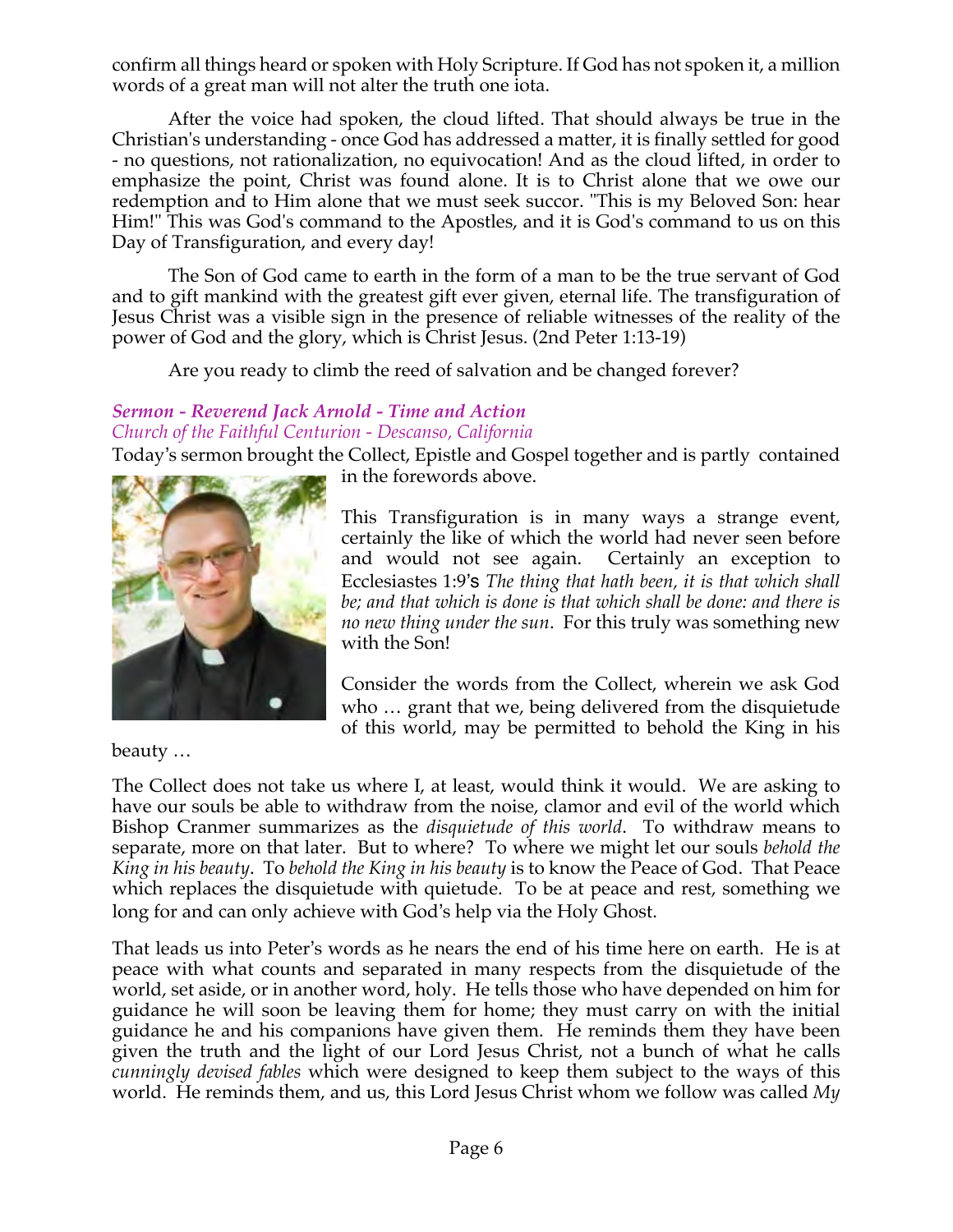*Beloved Son* out loud by God Himself at His baptism and again on the Mount at the Transfiguration when we were specifically commanded to listen to him and by inference follow him. For what good is listening only?

This, of course, leads to Luke's account of the Transfiguration. Luke the Physician is often Luke the Historian and this is one of those cases. Jesus went up to a mountain; interesting he did not go to the temple, is it not? He took Peter and John and James, those to whom he was closest, and went up to pray. He knew where he was going, He always did. While He prayed, His appearance and clothing changed. This is the outward transfiguration. You can be sure when He left for the mountain, his clothing was not white and glistering, for in those days nothing was. There he met with Moses and Elias, not dead but alive. They talked of the upcoming crucifixion, but once again Peter's presence was slipping away as he fell asleep, much like he would at Gethsemane. When Peter awoke, he suggested making three tabernacles or monuments to Jesus, Moses and Elias. That must have amused Jesus to no end. Then came the Cloud of God and the VOICE! *This is my beloved Son: hear him*. Then, there was just Jesus and his band.

So, what to make of this?

And when the voice was past, Jesus was found alone. And they kept it close, and told no man in *those days any of those things which they had seen.*

Action counts. For by their actions ye shall know them.

Heaven is at the end of an uphill trail. The easy downhill trail does not lead to the summit.

The time is now, not tomorrow. The time has come, indeed. How will you ACT?

It is by our actions we are known.

# **Be of God - Live of God - Act of God**

*Roy Morales-Kuhn, Bishop and Pastor - St. Paul's Anglican Church - Anglican Orthodox Church*

Bishop Roy is pastor of the biggest AOC parish West of the Mississippi and is in charge of the Diocese of the Epiphany as well as the Missionary Diocese of South America.

> The Transfiguration of Christ 06 August 2017, AD 2 Peter 1:13-18 • Luke 9:28-36

> The Transfiguration of Christ. [August 6.] *The Collect.*



**GOD**, who on the mount didst reveal to chosen witnesses thine only-begotten Son wonderfully transfigured, in raiment white and glistering; Mercifully grant that we, being delivered from the disquietude of this world, may be permitted to behold the King in his beauty, who with thee, O Father, and **O**

thee, O Holy Ghost, liveth and reigneth, one God, world without end. *Amen.*

The Epistle for today comes from Saint Peter's Second General Epistle, the First Chapter, beginning at the Thirteenth Verse: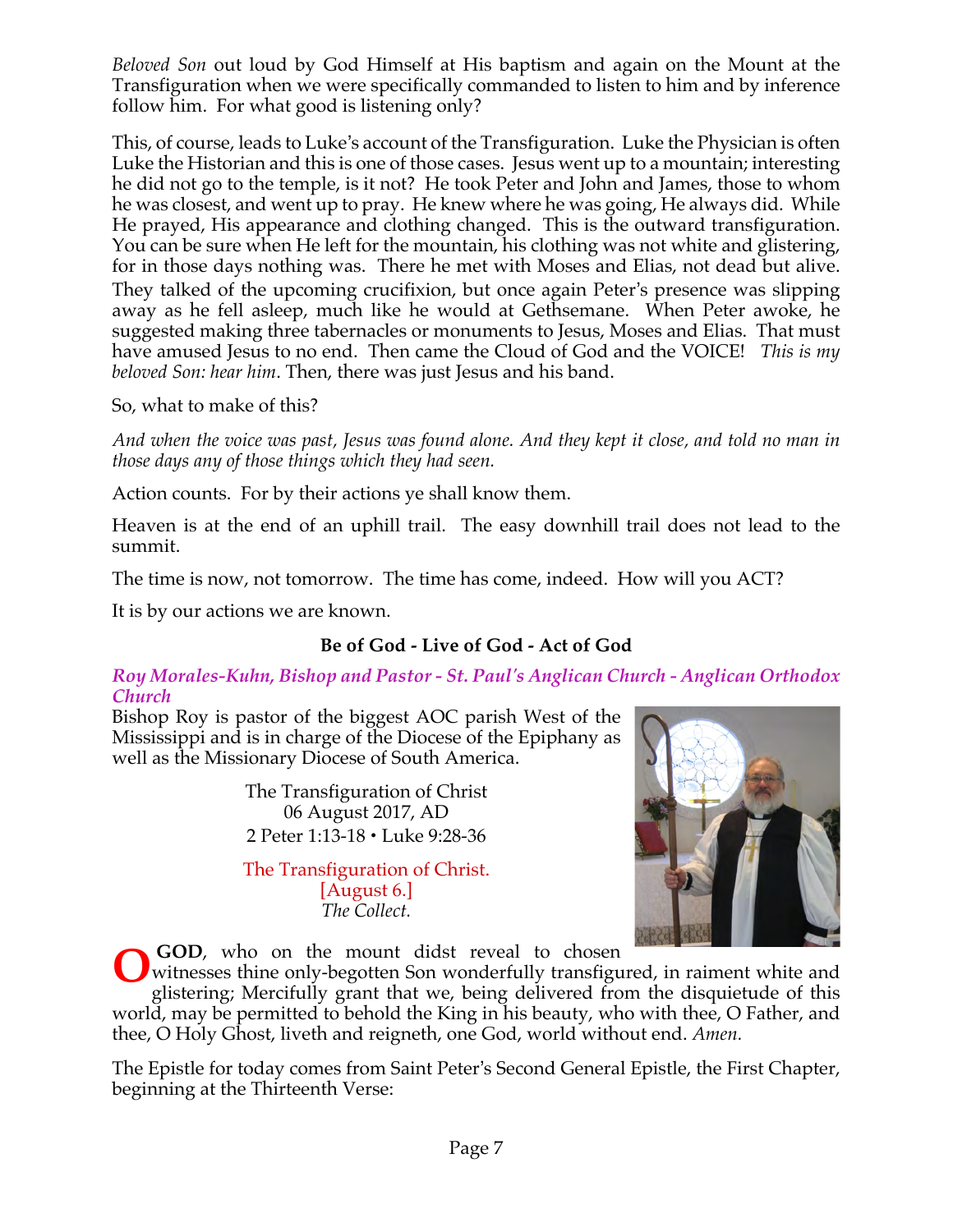**THINK** it meet, as long as I am in this tabernacle, to stir you up by putting you in **THINK** it meet, as long as 1 am in this tabernacle, to stir you up by putting you in<br>remembrance; knowing that shortly I must put off this my tabernacle, even as our Lord<br>lesus Christ hath showed me Moreover Lwill endeavo Jesus Christ hath shewed me. Moreover I will endeavour that ye may be able after my decease to have these things always in remembrance. For we have not followed cunningly devised fables, when we made known unto you the power and coming of our Lord Jesus Christ, but were eyewitnesses of his majesty. For he received from God the Father honour and glory, when there came such a voice to him from the excellent glory, This is my beloved Son, in whom I am well pleased. And this voice which came from heaven we heard, when we were with him in the holy mount.

This morning's Gospel comes from the Gospel according to Saint Luke, the Ninth Chapter beginning at the Twenty-Eighth Verse:

**ND** it came to pass about an eight days after these sayings, he took Peter and John A ND it came to pass about an eight days after these sayings, he took Peter and John<br>and James, and went up into a mountain to pray. And as he prayed, the fashion of<br>his countenance was altered, and his raiment was white a his countenance was altered, and his raiment was white and glistering. And, behold, there talked with him two men, which were Moses and Elias: who appeared in glory, and spake of his decease which he should accomplish at Jerusalem. But Peter and they that were with him were heavy with sleep: and when they were awake, they saw his glory, and the two men that stood with him. And it came to pass, as they departed from him, Peter said unto Jesus, Master, it is good for us to be here: and let us make three tabernacles; one for thee, and one for Moses, and one for Elias: not knowing what he said. While he thus spake, there came a cloud, and overshadowed them: and they feared as they entered into the cloud. And there came a voice out of the cloud, saying, This is my beloved Son: hear him. And when the voice was past, Jesus was found alone. And they kept it close, and told no man in those days any of those things which they had seen.

Compare the two accounts of Jesus transfiguration in today's readings. Notice first in the epistle where Peter, an eye witness to the event, gives testimony to the event as part of his earthly farewell. Why? He is about to be executed along with a number of other saints, including Paul, so Peter understands the significance of the time at hand. He knew he was going to die fairly soon. We don't have that knowledge unless we are in a similar situation as Peter and Paul. I would remind my listeners that there are Christians at the present who are facing their last. There is a huge persecution against Christians going on world-wide, especially in Muslim controlled areas and Hindu India. Everyday a number of fellow believers give up their lives because they refuse to renounce Christ as their Savior. Sober thoughts, my friends.

So as we read Peter's testimony, his last as far as we can tell, we see his willingness to die for his belief in the Lord Jesus Christ. He testifies that he was an eyewitness to his majesty, he heard the voice of God speaking out from heaven, "...this is my beloved So, in whom I am well pleased." Peter re-emphasizes the fact that the disciples and early church are not following "cunningly devised fables....but when we made known unto you the power and the coming of our Lord Jesus Christ [why?] (we) were eyewitnesses of his majesty." In Peter's "last will and testament" he makes reference to the event in the past, he points to Christ who showed him [by the example of the death, burial, and resurrection of Christ] what would happen when it was Peter'stime to die. But he [Peter] want the reader of this epistle to not lose the lesson, he asks the reader to "…that ye may be able after my decease to have these things always in remembrance." In other words, follow my example as I have followed Christ's.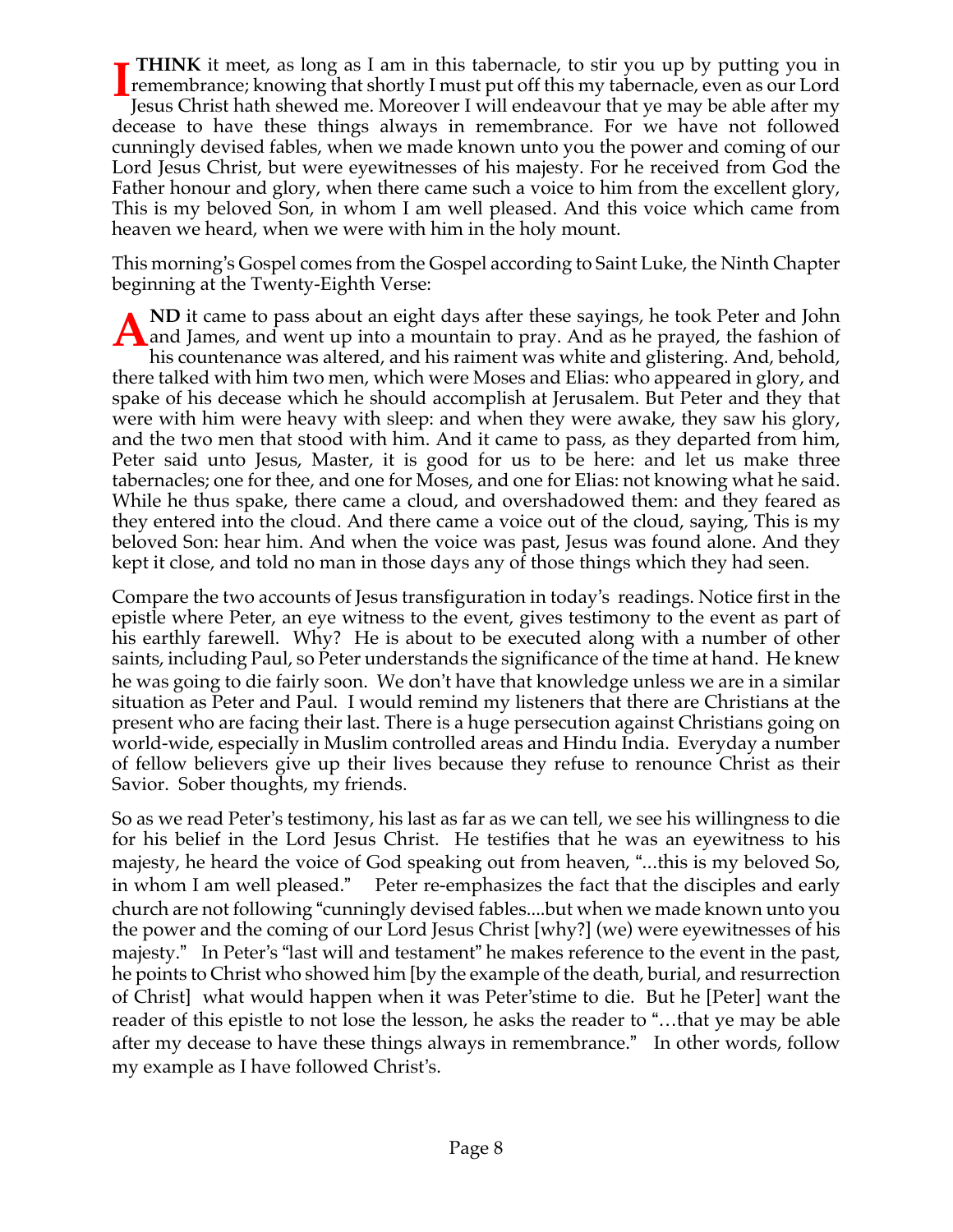Then let us look at the second account of the transfiguration. In the Gospel of Luke, we read of the account, not by an eyewitness, but by someone who had lengthy conversations with those who were there at the event. We can surmise that Luke most likely spoke to John and possible James in the years after Christ left the disciples on the Mount of Olives that wonderful day. (Ascension Day). Once again, Peter takes center stage. He thinks that there is a need to erect three booths to commemorate the Transfiguration. While he is yet speaking, a voice calls out from heaven, "This is my beloved Son: hear him." Why did Peter feel the need to do this building? He understood most of the significance of what had just taken place. Moses, the emancipator of the Hebrews from slavery, Elijah, the great prophet who, stood against evil, but was also prophesied to come back before the Messiah, and of course Jesus, all figures would merit a commemorative booth or tabernacle. The disciples still didn't completely understand the significance of what had just happened. God was certifying his Only begotten Son, Jesus Christ as the Messiah. The Redeemer of Israel and all others who would believe in Him.

The three witnesses were told by Jesus to not speak about what they had seen that day on the mount, later they could testify, after Jesus death, burial, and resurrection. Then the event could be revealed and discussed.

Beloved, we do not live in that time. Everything that God has wanted us to know is revealed in his Word. Word as in Logos, Christ Jesus {John 1:1ff} and in His revealed Word, the Bible. So we don't have any excuse to not share this wonderful message, this saving knowledge, this life saving information. We must share it. We must let the dying world know that there is hope. There is THE WAY, the One and Only WAY, Jesus Christ, the Savior of the World.

Let us go forth and share the Good News this week and in the weeks to come.

Let us pray:

**GOOD** Shepherd of the sheep, look mercifully upon those who have none to watch over them in Thy Name. Prepare them to receive Thy truth and send, them pastors after Thine own heart. Replenish with Thine abundant grace those whom Thou dost send, and waken the pity of Thy people for all these strangers to Thy covenant, so that, by their cheerful contribution and the cooperation of Thy Holy Spirit, multitudes may be added to the Church and become partakers of the salvation which Thou hast promised, O Lord and lover of souls. *Amen*. **O**

**LORD** Jesus Christ, who dost give power to such as will receive Thee, that they may **CORD** Jesus Christ, who dost give power to such as will receive Thee, that they may become the sons of God; Draw unto Thyself all those who are desirous to come to Thy light; make the way plain for them, that they may no Thy light; make the way plain for them, that they may no longer be entangled by any worldly cares, so as to be kept out of the way of salvation. Enable them to realize the privileges of Thy Holy Church, and the blessedness of our adoption into the fellowship of Thy Holy Spirit. Deliver them from all false and unworthy conceptions of Thy service; and grant that they may give themselves to bring others with them to serve Thee in spirit and in truth, who livest and reignest with the Father and the Holy Ghost, one God, now and ever. *Amen*.

**LORD**, support us all the day long of this troublous life, until the shadows lengthen and the evening comes, and the busy world is hushed, and the fever of life is over, and our work is done. Then in Thy mercy grant us a safe lodging, and a holy rest, and peace at the last; through Jesus Christ our Lord. *Amen*. **O**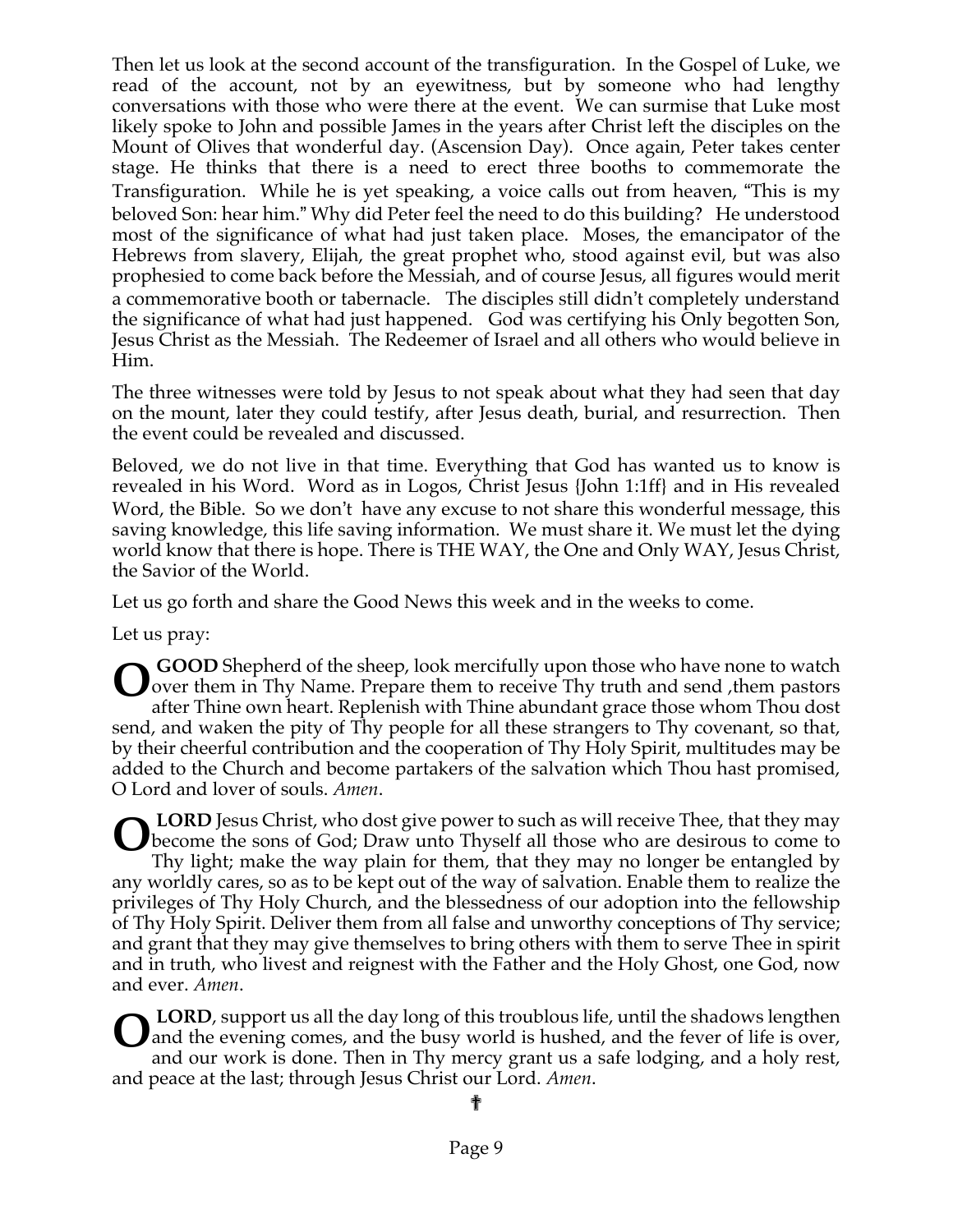#### *Rev Bryan Dabney of Saint John's Sunday Sermon*

We are fortunate to have Bryan's Sunday Sermon. If you want people to come to The Truth, you have to speak the truth, espouse the truth and live

the truth. This is really a good piece and I commend it to your careful reading.

#### **The Transfiguration of Christ superseding the Eighth Sunday after Trinity**

*Romans 8:12-17*

**HEREFORE**, brethren, we are debtors, not to the flesh, to **THEREFORE**, brethren, we are debtors, not to the flesh, to live after the flesh. 13 For if ye live after the flesh, ye shall die: but if ye through the Spirit do mortify the deeds of the body,



ye shall live. <sup>14</sup> For as many as are led by the Spirit of God, they are the sons of God. 15 For ye have not received the spirit of bondage again to fear; but ye have received the Spirit of adoption, whereby we cry, Abba, Father. 16The Spirit itself beareth witness with our spirit, that we are the children of God: 17 And if children, then heirs; heirs of God, and joint-heirs with Christ; if so be that we suffer with him, that we may be also glorified together.

Paul reminded the Romans, and us, *ye have not received the spirit of bondage again to fear; but ye have received the Spirit of adoption, whereby we cry, Abba, Father. The Spirit himself beareth witness with our spirit, that we are the children of God* (vv. 15-16). And our Lord admonished the disciples of the importance of being accepted as a child of God when he said, *Verily I say unto you, Except ye be converted, and become as little children, ye shall not enter into the kingdom of heaven. Whosoever therefore shall humble himself as this little child, the same is greatest in the kingdom of heaven. And whoso shall receive one such little child in my name receiveth me* (St. Matthew 18:3-50). Our Lord used that child as a fit example of those souls who would accept him as their Saviour and Lord. The qualifier in this passage - *Except ye be converted, and become aslittle children* - involves the transformation of a person's life from what he or she once did outside of Christ into a new creation in Christ. For from the moment a person believes on Jesus Christ as God's only begotten Son and accepts his sacrifice on their behalf, they become – via adoption - members of the body of Christ as well as of the household of God the Father. And Paul affirmed the same when he wrote concerning believers if they *be children then they are, heirs of God, and joint- heirs with Christ; if so be that we suffer with him, that we may be also glorified together* (Romans 8:17).

Herein is the problem for many both inside and outside the visible body of the Church. They are not God's children because they have not been born again of the Spirit. For in order to be accepted of God as a son or daughter, the unregenerate must humble themselves before him. And that also includes seeing themselves as God sees them as wicked and degenerate sinners who are in need of repentance. Truth be told, they love their sinful lives more than they would ever love and trust in Jesus Christ. And as they have not a heart for God, they have no means to receive his free gift of grace. This is why the unregenerate despise Christians. Our Lord reminded the disciples of this when he said, If the world hate you, ye know that it hated me before it hated you. If ye were of the world, the world would love his own: but because ye are not of the world, but I have chosen you out of the *world, therefore the world hateth you. Remember the word that I said unto you, The servant is not greater than his lord. If they have persecuted me, they will persecute you... But all these things* will they do unto you for my name's sake, because they know not him that sent me. If I had not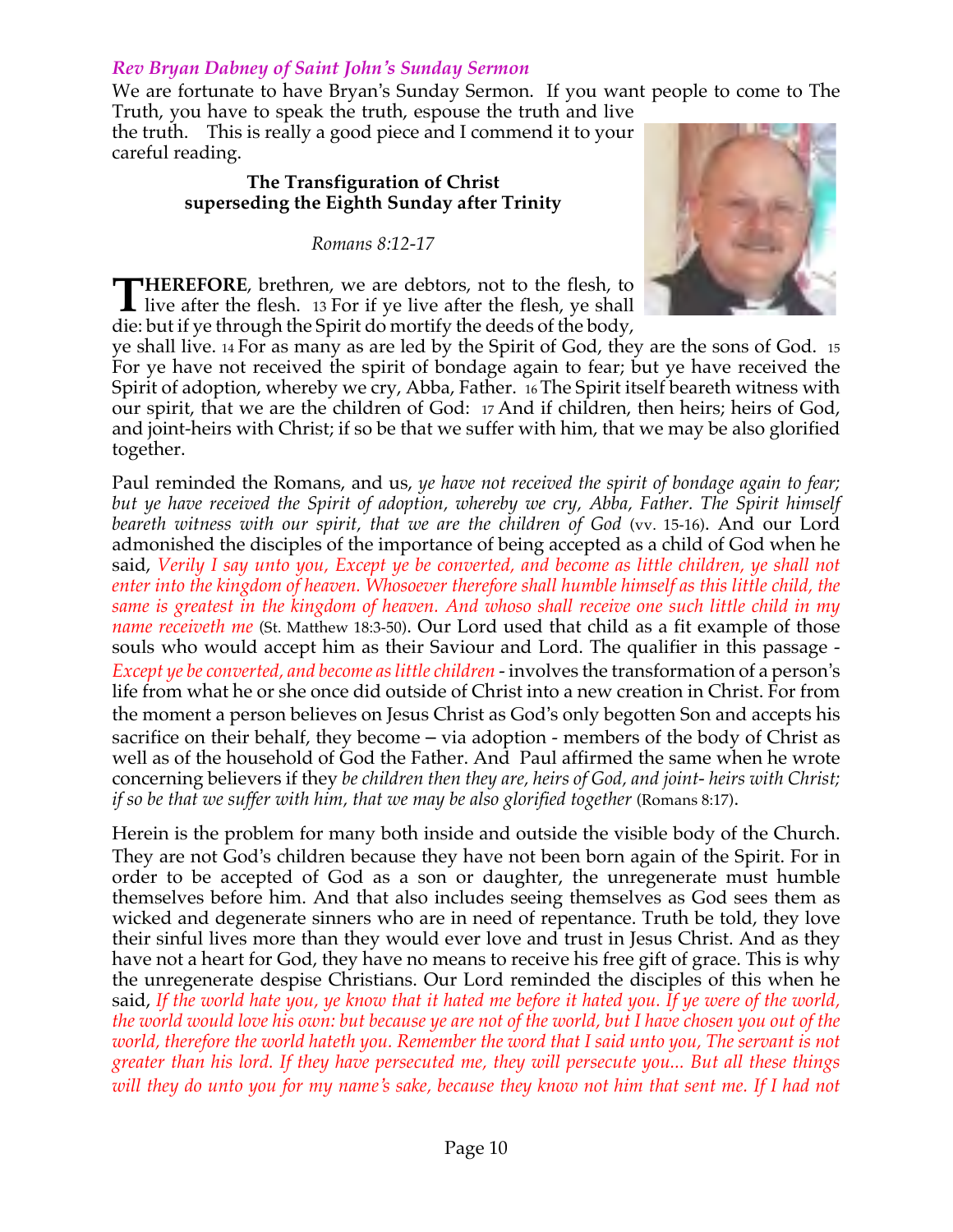#### come and spoken unto them, they had not had sin: but now they have no cloke for their sin. He that *hateth me hateth my Father also* (St. John 15:18-23).

Our world today is dominated by personal evil on a level that is beyond our comprehension. And on account of this domination, it will resist the faithful Christian at every turn, which includes our witness to those who sit in darkness and the shadow of death. Our Lord foresaw these things, that is why he supplied the apostles with a message of comfort when he said, *In the world ye shall have tribulation: but be of good cheer; I have overcome the world* (St. John 16:33). That passage was not confined to the apostles only. It was and remains an important message to faithful Christians of every age since our Lord's ascension. We who bear the seal of Christ on our foreheads will be hated by the carnal inhabitants of this world. They cannot help themselves to feel otherwise. And why? For as soon as these lost souls discern who we are, the wicked spirits who control and guide them will stir up within them a spirit of fear and hatred of us precisely because of the Master we serve. That is why St. Paul admonished us in his epistle to the Ephesians that, we *wrestle not against flesh and blood, but against principalities, against powers, against the rulers of the darkness of this world, against spiritual wickedness in high places* (6:12). *Therefore,* be strong in the Lord and the power of his might. Put on the whole armour of God, that ye may be *able to stand against the wiles of the devil*. (Ephesians 6:10-11)

The whole point of our Christian witness is to encourage those of the unregenerate to turn unto Jesus Christ and be saved. The words of our Lord to Nicodemus sum up the matter: *For God so loved the world, that he gave his only begotten Son, that whosoever believeth* in him should not perish, but have everlasting life. For God sent not his Son into the world to *condemn the world; but that the world through him might be saved. He that believeth on him is not condemned: but he that believeth not is condemned already, because he hath not believed in the name of the only begotten Son of God* (John 3:16-18). *Jesus Christ cameinto the world to savesinners* (I St. Timothy 1:15). *Jesus Christ is the Lamb of God* (St. John 1:36). Jesus Christ came to serve as *our mediator and advocate* (Hebrews 9:13-15; I St. John 2:1-2).

And so, if we are truly born-again believers in Jesus Christ, we will be obedient to his word and commandment. We will shun the evils of this world and seek the coming of his kingdom. We will live as examples, not in pompousness or pridefulness, but in humility of spirit witnessing and standing for the truth of God's word written. We will see ourselves as children of God, and as his children, we will trust him to keep his word and rely on him every moment of every day knowing that he will fulfil his promises to us which he made in his word written.

Therefore, keep to Christ and study his word. We cannot hope to win the victory on our own. For only by the operations of the Holy Spirit of God will we have the power to finish the fight, and run the race which our Lord has appointed us to do in his service. May it please our heavenly Father to assist you in your daily life and work for his glory and your eternal good.

Let us pray,

**GRACIOUS** Father, who sent your Son to become a sacrifice for us on Calvary'scross that we might become thy children and blessed with thy pardon and seal; help our witness to those around us, that they might come to a saving knowledge of our Lord and Saviour Jesus Christ; and in the end be saved from eternal damnation; all of which we ask in his most precious name. Amen. **O**

Have a blessed week, Bryan+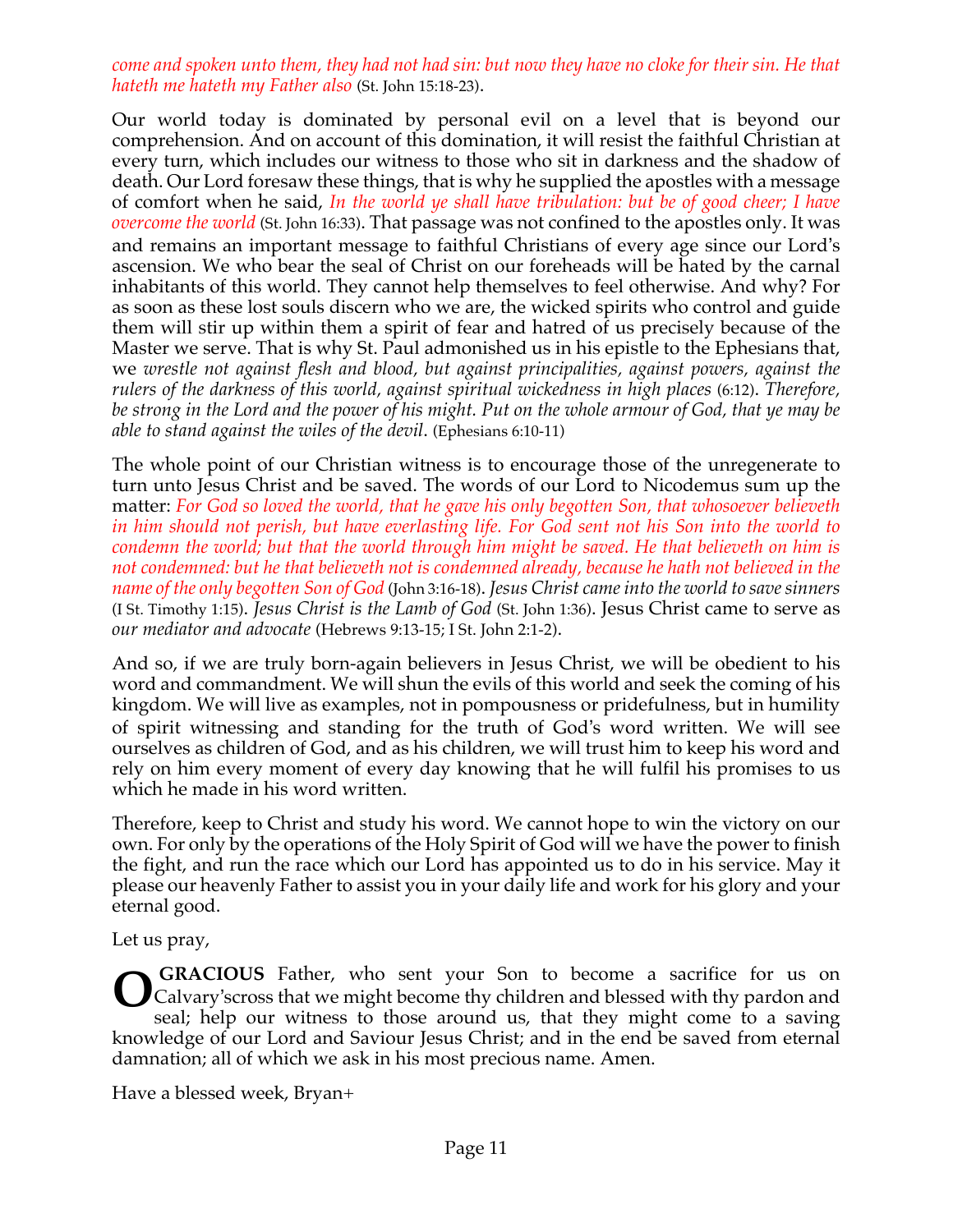## *People in our Prayers* - http://faithfulcenturionprayerteam.blogspot.com/

## **Why? Prayer is an extremely important activity.**

It is not that God knows not our needs, for He surely does. Yet, Jesus commanded us to ask God for those same needs. In addition to the obvious of asking God for help, offering thanksgiving and the like, prayer helps us focus our thoughts on how we might do God's work.

The Prayer Team of the Anglican Orthodox Church was established to help our members and fellow Christians pray for those in need and to give thanks as well for the blessings we have been granted.

#### **Who can be on the list? Do I have to be a member of the Anglican Orthodox Church to be prayed for?**

No! The only qualification to be on the list is that you want our prayer team to pray for you. We are Christians and are happy to pray for you, no matter who you are. If you want help from God, you are our kind of people.

#### **What is the commitment from the prayer team?**

Each member of the team will pray for the desired outcome at last once per day.

#### **How do I get myself or someone else on the prayer list?**

You can email one of the prayer team leaders: Jack - jack@faithfulcenturion.org or Dru dru@ faithfulcenturion.org, or call the office at (619) 659-3608 or fill out a prayer card at your church.

#### **What should I ask for?**

Depends on what you want. Some people merely want God to be asked to heal their ills and be mentioned by their first name, others want a specific outcome and / or have more of their personal information known to the team. Ask for what you want. It is your desire and need for prayer the team is attempting to meet. For typical examples, see the list below.

#### **Updating the Team**

If you are on our prayer list, or if you have submitted a person that you have asked us to pray for, please update one of the team members or Hap in person, by telephone or email. It helps to be able to pray specifically for these individuals including their specific needs; plus if they get better, it is our happy duty to give thanks!

Please note that on the yellow (maybe green or orange if you get an old one) cards at church, you can ask that those to be prayed for have their names disseminated to the prayer team. Those names will be said in church and appear here. Or, you can ask that their names and purpose be kept confidential, then only Hap will know to pray for them.

#### *Prayer List Notice – If you have someone on the prayer list and their needs have changed, please let us know. We'd like to update our prayers to reflect the need and most important to give thanks!*

#### *Immediate Prayer Please*

*A Marine V-22 Osprey* was lost yesterday off Australia during operations. Three of the 23 marines aboard are still missing and presumed dead. Please pray for their families, in particular for *Molly* and *Ayva* whose husband and father *Ryan* is among the missing.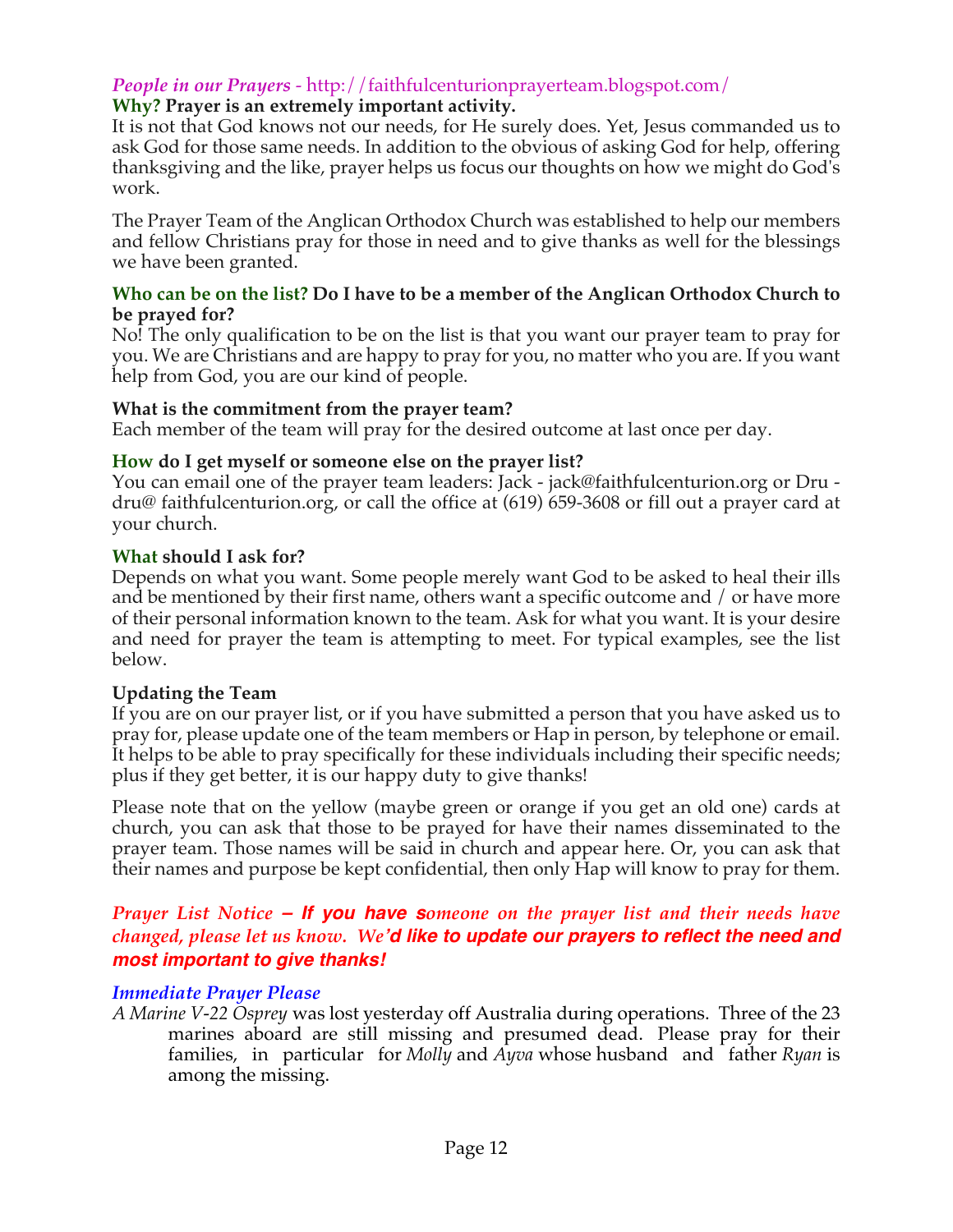- *Chief Mike Wysocki* finally had heart valve surgery June 2017. He was back in the hospital with a bleeding ulcer, but made it home. Please give thanks for that and pray for the medical team treating Mike that they might pay attention, do their very best and be open to God's guidance. Pray a complete recovery and peace of mind and trust in God for Mike, his lovely wife Wendy and his family.
- *Jim* was admitted to the hospital 18 July 2017, due to fluid in the lungs and possible congestive heart failure. Please pray the medical team treating Jim might pay attention, do their very best and be open to God's guidance. Pray a complete recovery and peace of mind and trust in God for Jim and his family.
- *Ron Cole Klages* is a patriotic former Marine who has debilitating blood clots pursuant to cancerous growths on his liver and unknown other places. His doctors will inform of clinical findings on Monday for further treatment. Please pray for the medical team treating Ron that they might pay attention, do their very best and be open to God's guidance.
- *Jill* was on life support; her family members traveled a great distance to see her and returned home safely. Jill's condition improved to critical, but needs your prayers to continue her recovery.
- *Kurt Thomas* is now home after undergoing open heart surgery in Richmond, Virginia as the result of a life threatening bacterial blood infection which settled in his heart and other places. The infection resulted in a hole in his heart. Kurt. They successfully replaced about half his heart with donor parts. Kurt had a permanent pacemaker installed on 26 March 2017 and he returned to work the first of June! But, now he is having problems with fluid retention. It is a God given miracle Kurt made it through all this. Please join Kurt and Mary, his family and friends in giving thanks. There is still a long and rocky road ahead; please pray for spiritual and physical strength for Kurt, his wife Mary and their family. Please pray for the medical team treating Kurt that they might pay attention, do their very best and be open to God's guidance. Pray also for Kurt to accept what he cannot do at present and concentrate on what he can do. This is a very foreign situation for this Christian warrior. He needs God's help to adapt and prosper.
- *Cindy,* Bishop Jerry's cousin, may need to undergo brain surgery if medication is not effective. Please pray the Lord will extend a hand of mercy and healing to Cindy.
- *Samson Hendrik* has prostate cancer and his kidneys are not working. Pray our Lord Jesus Christ will be close to him and his family of friends during this illness.

#### *Travel*

*Ginger and her son* are traveling this weekend a great distance to a memorial for her husband and father who recently died, pray for traveling mercies and comfort for the family

## *Birthdays*

*St. John's Anglican Orthodox Church* Vicksburg, Mississippi, Rev Bryan Dabny, Rector, celebrated their tenth birthday on 16 July 2017.

Sara Simmons celebrated her 65<sup>th</sup> birthday 2 July 2017.

*Bishop Jerry Ogles* celebrated his 74<sup>th</sup> birthday 3 June 2017.

*Bob Reisor* celebrated his 71<sup>st</sup> birthday 3 June 2017.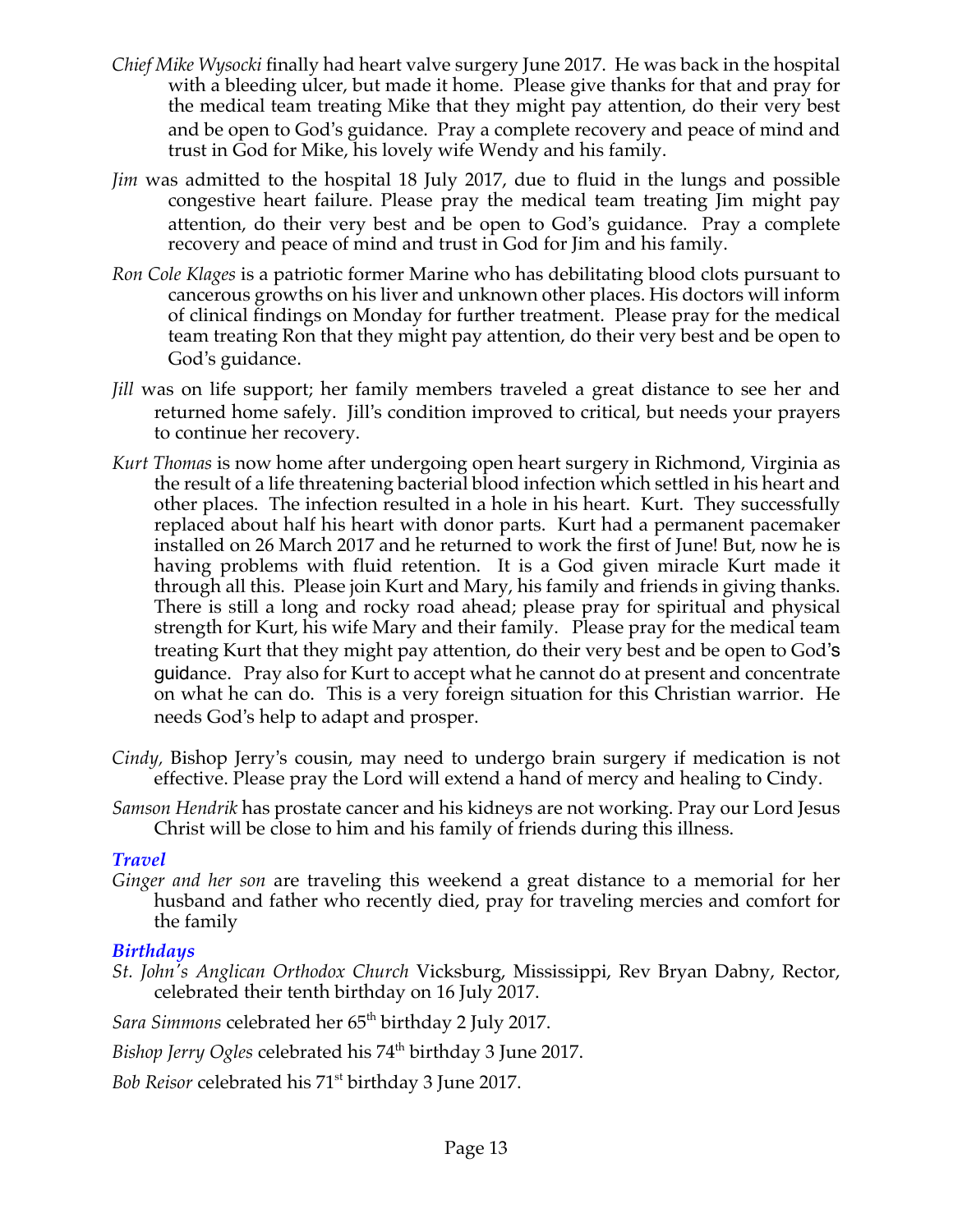#### *Move*

*The Thomas Family* are now in Virginia on what was to be a headquarters tour. Pray for peace of mind for Kurt and for Mary and the kids.

## *Departed*

*Colonel Jon Proehl, USAF Retired,* died in a motorcycle crash Friday 28 July 2017, near Carson City, Nevada. Please give thanks for his time here on earth and pray for comfort for his family and friends, in particular his wife Cari and their two children.

# *Nearing the end of their time here on earth*

- *Neal* has heart problems and is very weak, he also has COPD, kidney problems, his potassium is too high, he came back from the point of death. He is now home and permanently on oxygen. He is doing well, for that he and his family are grateful and ask your thanksgiving prayers. More importantly, please pray Neal will accept salvation through our Lord and Savior.
- *Paul* is in hospice and ready to meet His Lord. Please pray for Paul as he prepares to go home to be with his family who have gone before him. Pray for the faith of his family to build and the transition to be good.
- *Dot* is an elderly woman with liver cancer. Please pray for Dot as she prepares to go home to be with her family who have gone before her. Pray for the faith of her family to build and the transition to be good.
- *Mrs. Tiffany (90)* has chosen to refuse extraordinary care as it will not gain much earthly time. The Tiffanys have been together for a long, long, long time. Pray for Mrs. Tiffany and her husband as together they begin this Journey to be with their Lord.
- *Saundra* is in ICU with congestive heart failure after a heart operation. She is aged and frail. Saundra is near the end of her time here on earth. Please pray for comfort, understanding, strength and guidance for Saundra and her family who will of necessity remain behind. Pray for the love of God to stay foremost in their hearts.
- *Polly* is in hospice care with dementia and spinal stenosis. Please pray for her as she prepares to go home to be with her family who have gone before her. Pray for the faith of her family to build and the transition to be good.

## *In need of a miracle or understanding of God's Plan*

- *Kathy Cox Merritt* has been receiving Chemo and 12 November 2016, had bowel resection surgery and was given a very bad prognosis. Kathy just retired as an RN in Orthopedics at a local hospital; sometimes a little medical knowledge can be dangerous to the patient but she remains positive. PLEASE pray for Kathy's healing and peace and comfort for her and her family, both spiritually and physical
- *Krysti* is off life support and able to talk, please give thanks for the good news. She is still unable to feel her legs. When that comes back she will go to a rehabilitation facility. Krysti has used drugs, has high blood pressure, is diabetic and has organ failure. Her families are with her and will appreciate your prayers.
- *Pat* has metastatic osteosarcoma; there is little that can be done. Please pray for a miraculous remission; that Pat's remaining time here on earth might be good. Help Pat and family put their trust in the Lord and let Him carry their sadness, fear, worry and terror.
- *Amy* has been diagnosed with metastatic melanoma and has cancer all over her body, and in one of her kidneys which are no longer functioning. Amy and her family have asked for prayer to stop the growth and to aid the family financially with the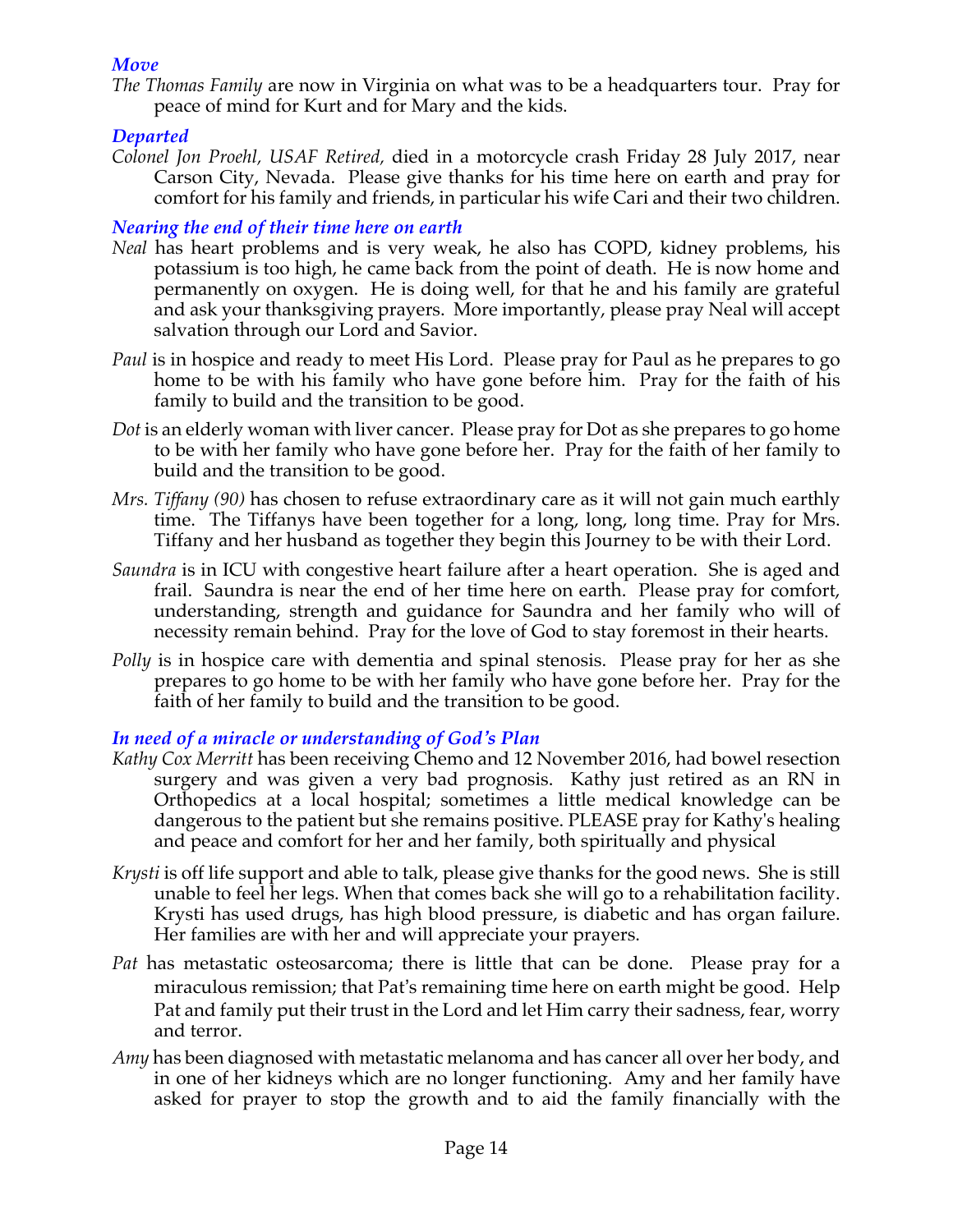medical bills. At present she has to have surgery every two months to place stents. Pray Jesus will be close to all.

- *Gemma Dillinger* has been treating for breast cancer for over a year now, after surgeries, radiation and chemotherapy, she is reaching the limit of her tolerance with no end in sight. Please pray for her to gain strength and ground on the cancer. Help her to continue with her faith in our Lord, she is not afraid to go home, but wants to make sure it is time. Pray she will be encouraged to not give up until it is her time to go and that her time here on earth with her family will be good.
- *Janet* has had a blood borne cancer for several years. Her faith in the Lord is great and she is ready to be with Him. Pray she will be encouraged to not give up until it is her time to go.
- *Holly* has had Colon Cancer, Breast Cancer and now it is in her spine. Please pray for guidance for the medical personnel treating Holly, for a miraculous remission; that Holly's remaining time here on earth might be good. Help Holly and her family put their trust in the Lord and let Him carry their sadness, fear, worry and terror. Pray for strength and courage for Holly.
- *Tim* was on a kidney transplant list and started dialysis and was taken off the transplant list for a heart problem that required stents, while putting in stents a leaking valve was found. A port was put in and something happened and it has to be redone. In several days he will have a valve replaced, after heart surgery and recover he will go back on the transplant list. Please remember him in prayer in the days and weeks ahead. Pray he will put his worry on God's shoulders so he might be at peace and rest. Pray for those treating him that they might pay attention and do their best.
- *Marilyn* has been diagnosed with non-operable pancreatic cancer. Please pray for a miraculous remission; that Marilyn's remaining time here on earth might be good. Help Marilyn and her family put their trust in the Lord and let Him carry their sadness, fear, worry and terror.
- *June* found she has a recurrence of colon cancer, which is now Stage Four, that is it has spread. Please pray for a miraculous remission; that June's remaining time here on earth might be good. Help June and her family put their trust in the Lord and let Him carry their sadness, fear, worry and terror.
- *Cindy* has been diagnosed with two aggressive malignant brain tumors. We have been praying for a miraculous remission; one shrank and the other disappeared; now the shrinking one has started to grow again. Please pray for a miraculous remission; that Cindy's remaining time here on earth might be good. Help Cindy and and her family will continue to put their trust in the Lord and let Him carry their sadness, fear, worry and terror.
- *Leon McKay* suffered a stroke a few weeks back that has left him unable to speak and while undergoing evaluation the doctors also found he has a very aggressive cancer. Please pray for a miraculous remission; that Leon's remaining time here on earth might be good. Help Leon and his family put their trust in the Lord and let Him carry their worry.
- *Rev. Thomas Brooks* is not improving and being kept alive by artificial machines. Please pray for a miraculous recovery and if that not be God's Will, a rapid passing to home. Help Thomas' family put their trust in the Lord and let Him carry their worry.

*Ronnie* has kidney cancer that has spread and the surgeons are very concerned. Please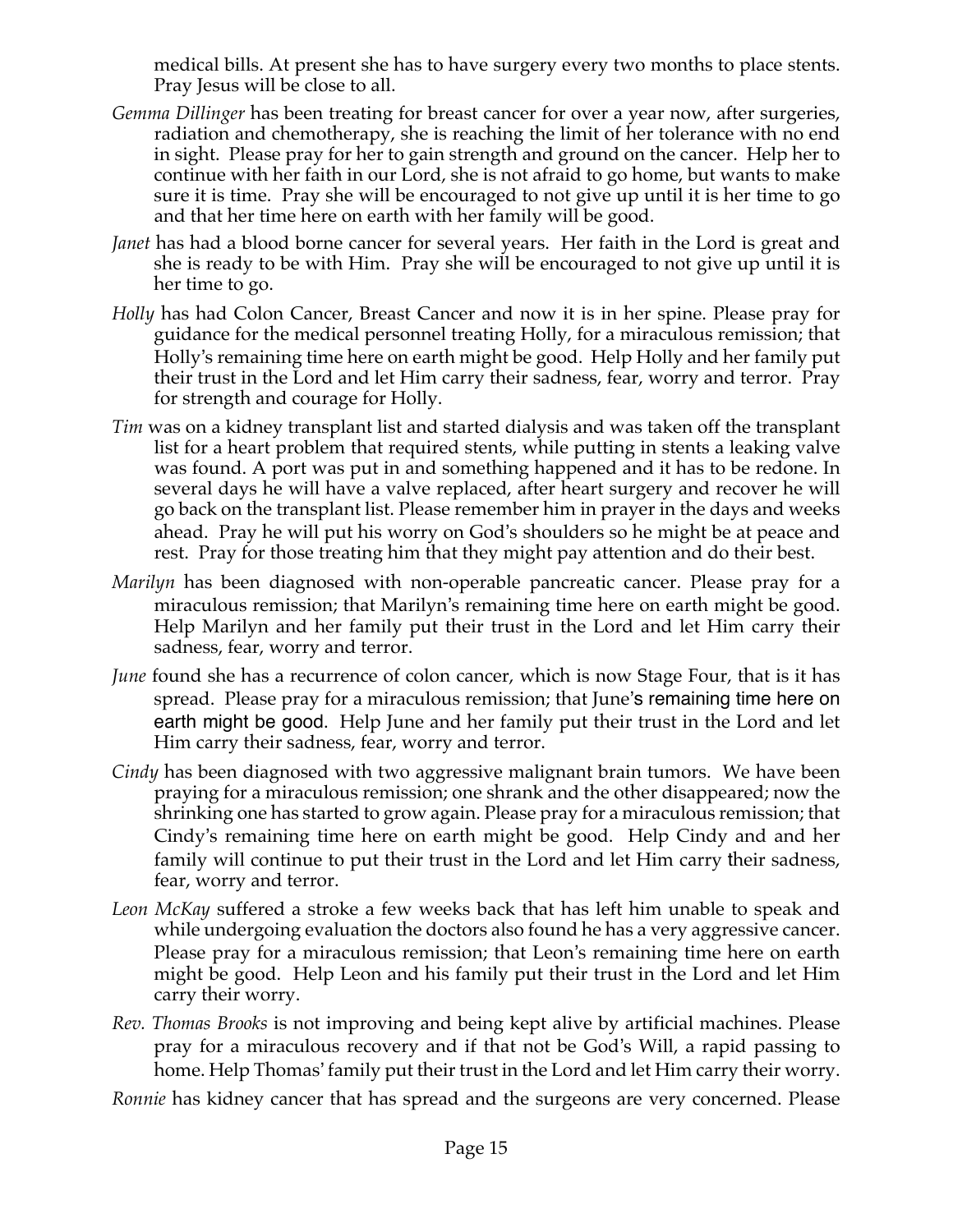pray the medical team to formulate a successful treatment plan and for a miraculous remission; that Ronnie's remaining time here on earth might be good. Help Ronnie and family put their trust in the Lord and let Him carry their worry.

- *Levi* was cancer free for 4 years and just discovered he has kidney cancer. Levi has a great deal of faith and said whether he is healed or God takes him home he will be fine. Please pray for the medical team to pay attention and to their best and for a good outcome. Pray also that Levi and family will be able to put their worry on God's shoulders. In particular, please pray for pain relief; Levi is 22 years old.
- *Ray Daley* is a member of the Royal Canadian Legion and served his country during the Korean War era. Ray is taking chemotherapy treatments for cancer. Meanwhile his son Trevor is in the hospital in a coma and seems to have lost the will to live.
- *Pat* has been under treatment for colon cancer for sometime. He has had major complications the last few days and your prayers will be appreciated by family and friends.
- *Dorothy* had pneumonia, on checking her lungs they found tumors which permeated the lung area. Further investigation found a primary site in the colon, with the lung being secondary. It would appear there is no viable treatment at this time. Please pray for a miraculous remission; that her remaining time here on earth might be good. Help Dorothy and her family put their trust in the Lord and let Him carry their worry.
- *Becky* has fourth stage metastasized lung cancer and is not doing well with chemotherapy treatments. Please pray for Becky and her husband as they are together during this difficult time in their lives.
- *Jane* has fourth stage cancer and is not doing well. Please pray for Jane and her family as they are together during this difficult time in their lives.
- *Colleen* has been battling pancreatic cancer over the last year and it has now spread to one of her lungs. Please keep her and her family in your prayers.
- *Christine* has cancer of the colon, which spread to her liver; she is receiving chemotherapy and is having difficulty eating. Please pray for the medical team treating her to pay attention and do their very best; pray also for confidence in our Lord for Christine and her family.
- *Todd* and *Kenny* have both been fighting osteocarcinoma for over five years and have been told their time here on earth is nearing its end, absent a miracle from God. Both are ready to go home and leave the pain, but would like to stay. Please pray for them and their families.

#### *Homebound or Infirm*

- *Sarah* had to move to an Assisted Living Home and has found the adjustment very difficult. Please pray she will come to terms with the situation and that her Lord Jesus will be close to her. She recently lost 30 pounds and her eyesight is deteriorating. Pray her appetite will improve and her eyesight will return to normal. Most of all, please pray our Lord Jesus Christ will be close to her at this difficult time.
- *Larry H* has general weakness as the result of extreme fatigue. Larry is now up and about, walking without assistance. The depression is still a part of his life. Due to several chronic illnesses, he will never be able to live on his own. On the other hand, he has been transferred to a facility near his former home so he will be nearer his friends.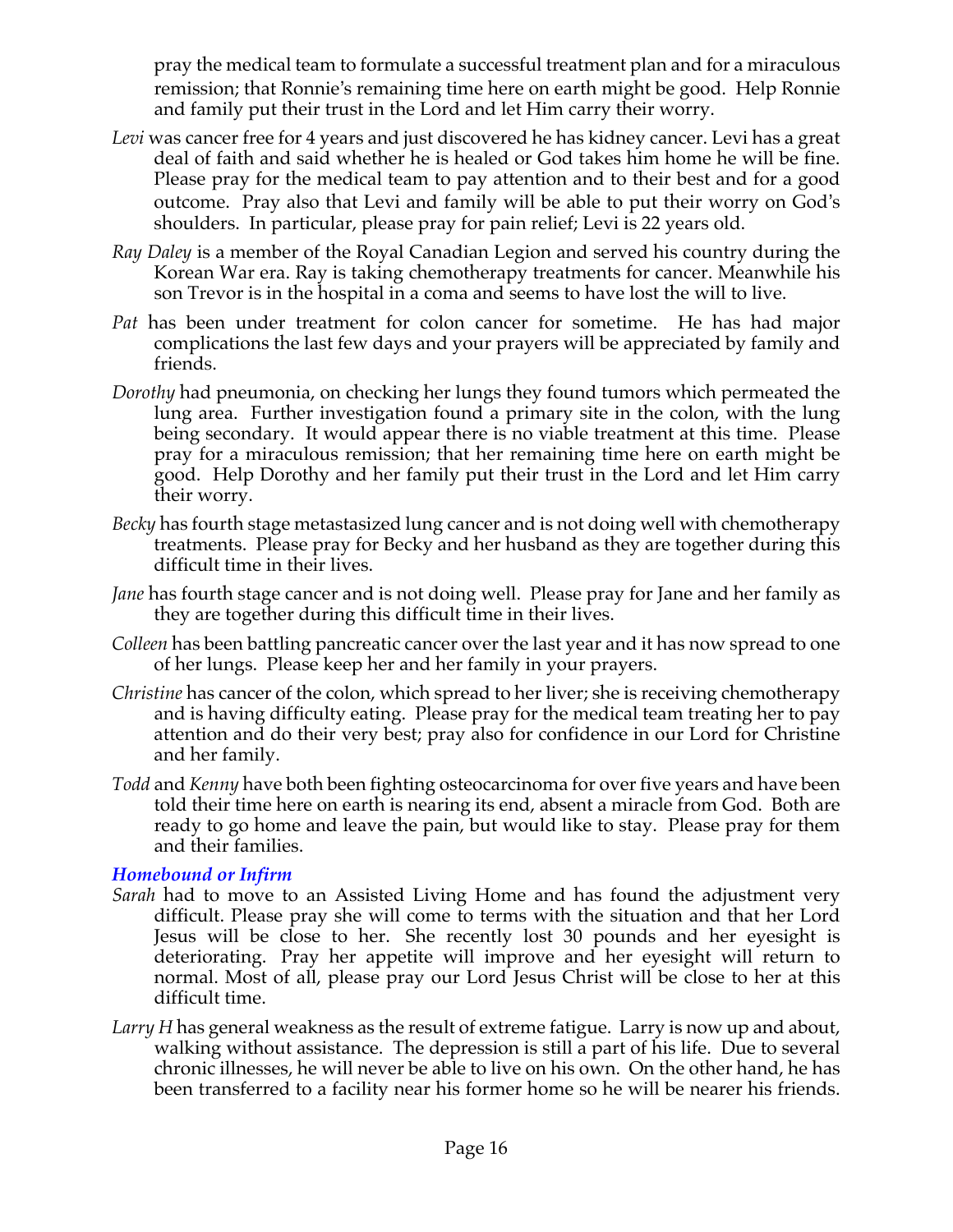Larry has difficulty with the lack of what he considers fairness in the Word. Please pray for help for Larry to put his trust in the Lord, relax and build strength and give Pastor Roy guidance on helping him.

- *Laurel Bessessen* (95) has begun to lose her mental abilities to recall people, places and things around her. Her family is no longer able to care for her at home and she is in a skilled care facility. She is the last of that family's generation. Please pray for the mental degradation to stop or for her to leave for home. Pray for her family who do their best to care for her, visiting every day; for her children Cookie, John and Bill, as well as the other members of the family.
- *Judith Clingwall* is afflicted with Multiple Sclerosis (MS). She is currently in Laurel Place, an extended care facility in Surrey, British Columbia. Please pray for remission of the disease so she might return home to her family. Pray also for strength for her husband Martin as he deals with all the problems and stress of Judith's situation.
- *John* has Alzheimer's pray he will call on God to help him as he deals with this.
- *Steve,* brother in law of Paul Martin, appears to have early onset dementia. Steve had teenage children and is very concerned for them. Please pray for the disease to stall or abate and for peace of mind for Steve and his family.
- *James* is on oxygen all the time, this is bothersome to him and terrifying as well. Please pray for James to put his worry, his bother and his terror on the Lord. Pray for strength and guidance for James and his family. They suggest this verse, I am thine, save me, for I have sought thy precepts.
- *Joan* has had serious medical problems that have kept her confined. Please pray her health will remain stable.
- *Norma, Sara's* mother is in a state of deteriorating health, both physically and mentally, with both dementia and Alzheimer's She is slowly drifting away, though she still recognizes Sara and prayer gives her a sense of peace. Please pray for both Sara and her mother to put their cares and worries on God's shoulders so they can deal with the many problems involved.

## *Surgery*

- *Maria Carla* is going to the hospital for corrective surgery. Pray our Lord Jesus Christ will be close to her as she has this operation. Pray for her father who will be taking her a long distance for the operation.
- *Bob Apple* is having surgery for a squamous cell carcinoma. Pray the surgical team will be open to guidance, pay close attention and do their very be Pray for peace of mind and trust in God for Bob and his family.
- *Marcia* has had a biopsy of a mass in her breast which indicated a tumor that must be removed. Pray the surgical team will be open to guidance, pay close attention and do their very be Pray for peace of mind and trust in God for Marcia and her family.
- *Edware* is having his fourth back surgery (in the last four years) Please pray for the medical team to pay attention and to their best and for a good outcome. Pray also that Edware and his family will be able to put their worry on God's shoulders.
- *Jeff* has been undergoing surgery, chemo and radiation since October for pancreatitis and Pancreatic cancer. Please pray for the medical team to pay attention and to their best and for a good outcome. Pray also that Jeff, his wife and family will be able to put their worry on God's shoulders.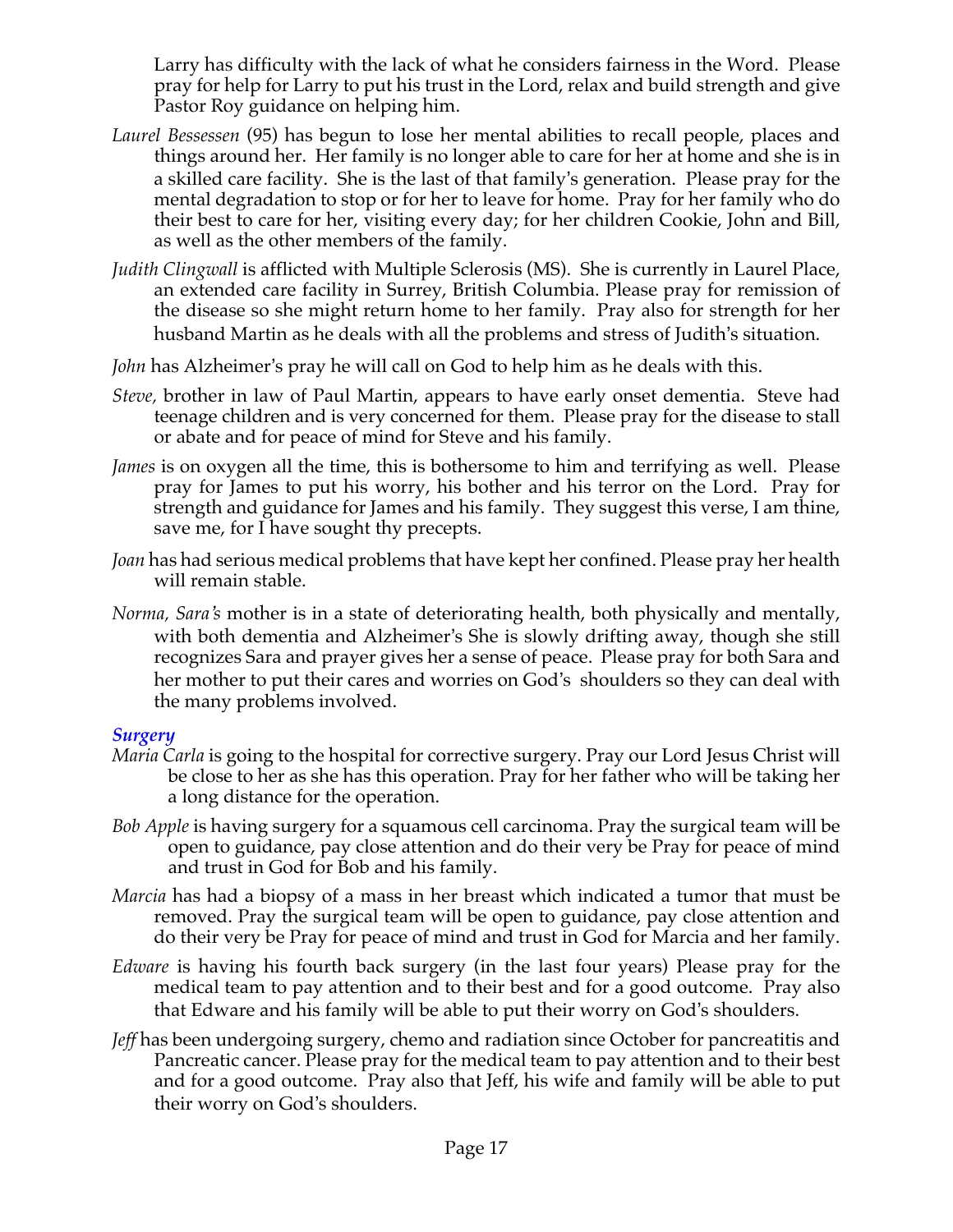- *Albert* had a pacemaker installed recently. He will require surgery soon for a leaking heart valve and has just been told he has esophageal cancer. Pray he will turn to God and come to know Him on a more personal basis as the days go by.
- *Mario* has early-diagnosed prostate cancer and had surgery. Pray for complete remission and that Mario and his family will be able to put their worry on God's shoulders.
- *Eddie* has upcoming bladder surgery. Please pray for the surgical team to pay attention and to their best and for a good outcome. Pray also that Eddie and family will be able to put their worry on God's shoulders.

## *Testing and Treatment*

- *April and her husband* ask you prayers for the Lord to guide them and lead them both to the correct medical care; and that the family may receive comfort in the process.
- *Michael Moriarty* has been diagnosed with upper duodenal cancer which is the upper section of the small intestine. It is fairly rare and they have not decided how to treat him. Pray with Michael, his family and friends that the medical insurance people will fulfill their obligations and the physicians treating him will be guided in their assessment and treatment plan, for a full and speedy recovery to good health and for continued trust in the Lord for Michael, his family and friends in this worrisome time.
- *Chloe Mayo*, granddaughter of Justice Roy and Kayla Moore, good friends of Bishop Jerry, suffered a serious kidney attack possibly resulting from strep. Pray her family and friends the physicians treating her will be guided in their assessment and treatment plan, for a full and speedy recovery to good health and for continued trust in the Lord for Chloe, her family and friends in this worrisome time.
- *Josh* has two little children and just discovered he has a rare form of Cancer. Please keep him and his family in your prayers in the days ahead.
- *Ross* an elderly gentleman has been diagnosed with Leukemia. Ross has had good health until now, your prayers at this time will be appreciated by his family and friends.
- *Carman* was just diagnosed with breast cancer. Pray for her family as they continue to help her get the proper care. Pray with Carman, her family and friends that the physicians treating her will be guided in their assessment and treatment plan, for a full and speedy recovery to good health and for continued trust in the Lord for Carman, her family and friends in this worrisome time.
- *Kathie Lynn Holter* sister of Rev Phil Ternahan, was just diagnosed with Stage Four lung cancer (never smoked) which spread to the brain. She was operated on 26 June 2016. Please pray with Kathie, her family and friends that the physicians treating her will be guided in their assessment and treatment plan, for a full and speedy recovery to good health and for continued trust in the Lord for Kathie, her family and friends in this worrisome time.
- *Tina* just found out she has cancer on her left kidney. Please pray for guidance for the people treating her and for trust in our Lord for Tina and her family.
- *Martha* is now home after testing and she does not have cancer, but she does have bad kidneys and is adjusting and getting ideas to work with that. Please pray for guidance for the people treating her and for trust in our Lord for her.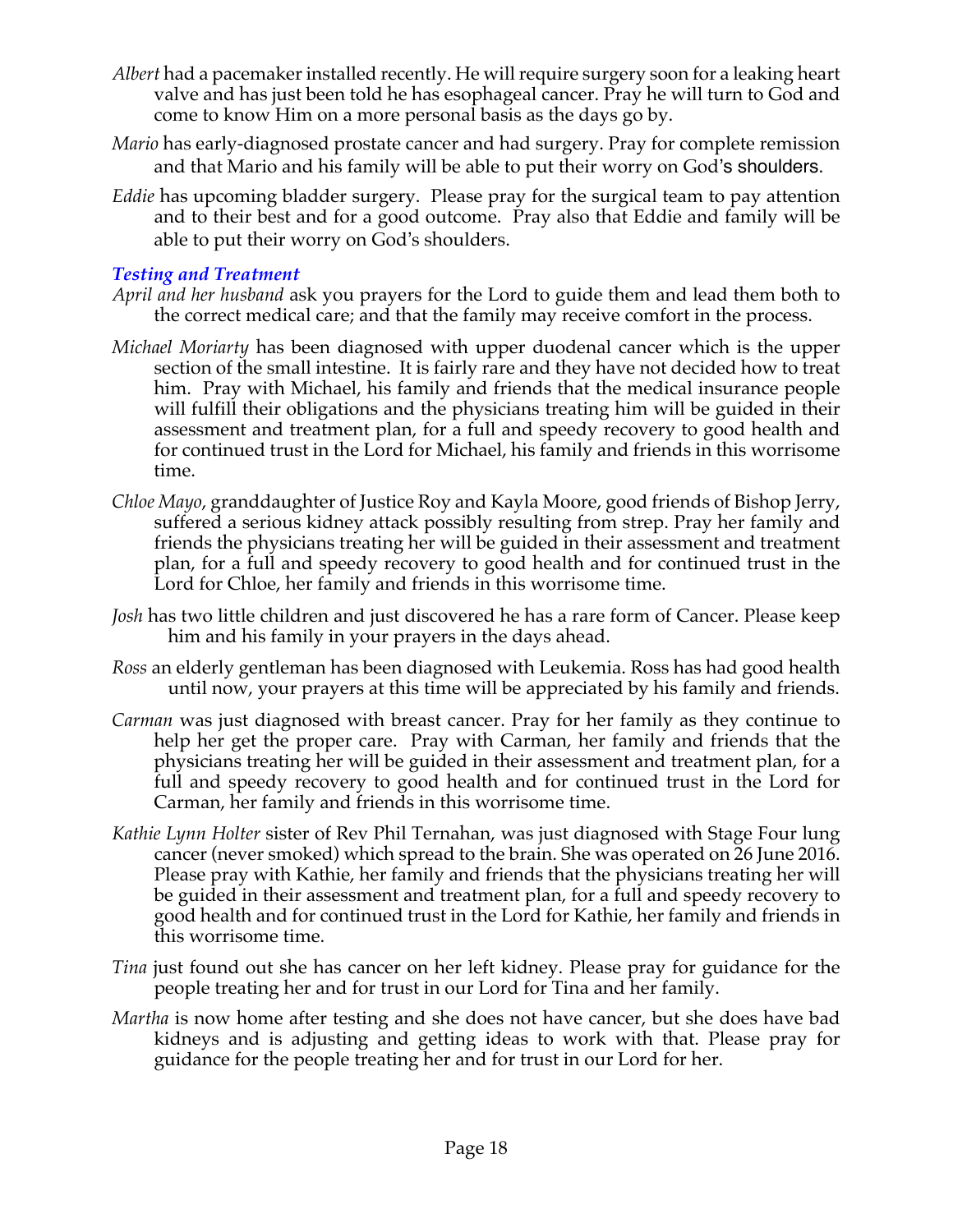- *Spencer* has been diagnosed with Autism. Please pray for guidance for the people treating him and for trust in our Lord for him and his mother Lorna.
- *Jane* has Multiple Myeloma and is set for back surgery on Monday 9 May2016. Please pray with Jane, her family and friends the physicians treating her will be guided in their assessment and treatment plan, for a full and speedy recovery to good health and for continued trust in the Lord for Jane, her family and friends in this worrisome time.
- *Michael* has cancer of the blood and is starting chemotherapy. Please pray for the physicians treating him to be guided in their assessment and treatment plan, for a full and speedy recovery to good health and for trust in the Lord for Michael.
- *Clay* has a large gallstone; he is in poor health and not currently a surgical candidate. Please pray for the physicians treating him to be guided in their assessment and treatment plan, for a full and speedy recovery to good health and for trust in the Lord for Clay.
- *Jim Sevier* has been in the hospital for heart related troubles. Please pray with Jim and his family the physicians treating him will be guided in their assessment and treatment plan, for a full and speedy recovery to good health and for trust in the Lord for Jim and his family in this worrisome time.
- *Claude* has been falling and he does not know why. Pray doctors will discover what the problem is and he can continue without any more difficulties.
- *Gretchen* has been diagnosed with severe osteoporosis and is now being treated with exercise, nutrition and vitamins. Please pray with Gretchen and her family the physicians treating her will be guided in their assessment and treatment plan, for a full and speedy recovery to good health and for trust in the Lord for Gretchen and her family in this worrisome time.
- *Pete* has not been well and is back in the hospital with another stroke. Please pray for the physicians treating him to be guided in their assessment and treatment plan, for a full and speedy recovery to good health and for trust in the Lord for Pete and his family in this worrisome time.
- *Kamil* has heart problems and they are trying to stabilize his medication, now he been admitted to the hospital because of breathing problems. Please pray for the physicians treating him to be guided in their assessment and treatment plan, for a full and speedy recovery to good health and for trust in the Lord for Kamil and his family in this worrisome time.
- *Mary Lee* has bleeding into her stomach and they cannot find the sources. Mary Lee is in CCU and her husband *Maurice* is not eating until she returns home for is so upset. Please pray for the physicians treating her to be guided in their assessment and treatment plan, for a full and speedy recovery to good health and for trust in the Lord for her, Maurice, as well as the rest of the family in this worrisome time.
- *Glenn Porter, MAJ USMC Retired,* has Interstitial Pulmonary Fibrosis, which causes him to be unable to get enough oxygen into his system without supplemental oxygen all the time. The only real treatment is a lung transplant, without a transplant he has between two to five years here on earth. Please pray for him to continue in his faith and for a set of lungs to become available.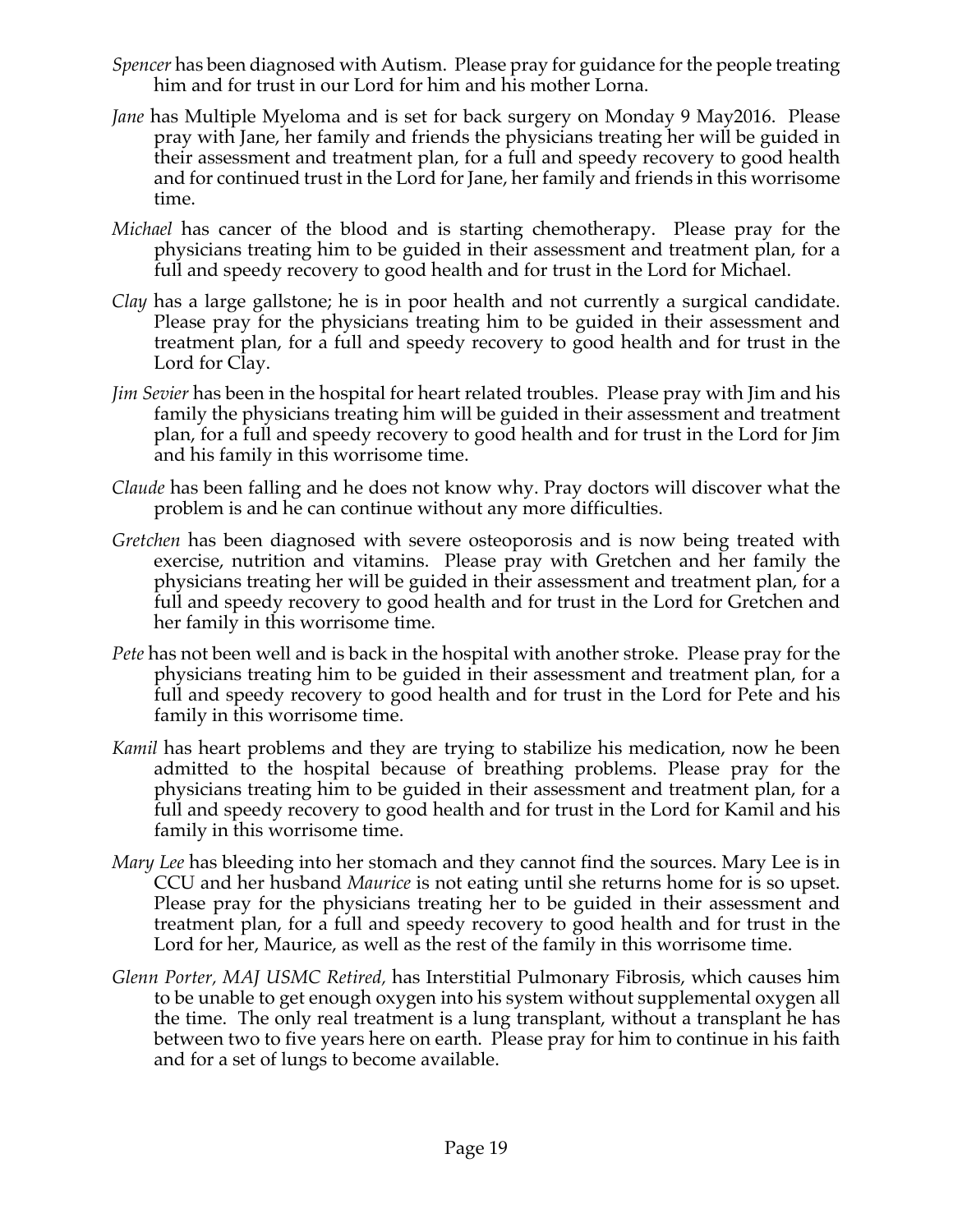- *Pat* has an aneurism of the brain, pray she will make the right decision on how to treat this problem and it will be healed.
- *Dan* is very sick with cancer and is starting an experimental treatment. This treatment will take Dan away from their family business and put even more stress on him and his family. Please pray for Dan's wife who is meeting with Steve who plans to keep the family business going while Dan is ill. Pray for Steve as he has many new responsibilities.
- *Timothy* has brain cancer. He had surgery and is waiting for the pathology report to find out what kind of chemo he will need. Please pray for continued guidance for the medical team treating Timothy and patience and trust in God for Timothy and his family. Pray also for a full recovery for Timothy.
- *Helen* was admitted from her doctor's office 15 July 2015, as the result of a blood test, to the University of Pennsylvania Hospital with an extremely high white blood count. She and her husband are very active in the ministry of their church and are asking for believers to pray for them and their family, as they are facing very serious problems in the days to come. Please pray for guidance for the medical team and patience and trust in God for Helen and her family. Pray also for a full recovery for her.
- *Elma* has been suffering with headaches for a long time. Doctors have not been able to discover the reason for them. Pray for strength, courage and understanding for Elma and her family; as well as for God's guidance for the medical people caring for her that they might find the best treatment method to banish the headaches completely.
- *Barbara Apple* is bedridden after a fall which left her with two paralyzed limbs. She continues to experience pain in the effected limbs and will be totally bed bound for the remainder of her life. Your continuing prayers for her are appreciated and are great comfort to her. Please pray for Barbara to put her trust in the Lord, look to Him for strength and for her to gain energy so she does not lose the mobility she has; pray for a miraculous full and rapid recovery. Also, please continue to pray for her husband Bob who is taking care of her that he be comforted and strengthened in this time of stress.
- *Deborah* has had a stroke, she is doing much better and out of the hospital. She has a problem with anemia and is taking supplements for that. Pray our Lord will be close to her and her family. Pray for strength, courage and understanding for Deborah and her family; as well as for God's guidance for the medical people caring for her that they might find the best treatment method to allow her to heal completely.
- *Rev. Steve Boardman* has been diagnosed with stage 3 cancer. Pray that Jesus will be close and comfort his family and members of his congregation*.*
- *Hang So Ryu* has cancer. Please pray for medical team contemplating and evaluating the treatment that they might be guided to the correct choice and do their very best. Pray also for peace of mind and trust in God for him and his family, as well as physical strength.
- *Olivia,* age 7, has been diagnosed with Stage 3 Lymphoma. The prognosis is good at this time, please pray for medical team contemplating and evaluating the treatment that they might be guided to the correct choice and do their very best. Pray also for peace of mind and trust in God for Olivia and her family, as well as physical strength.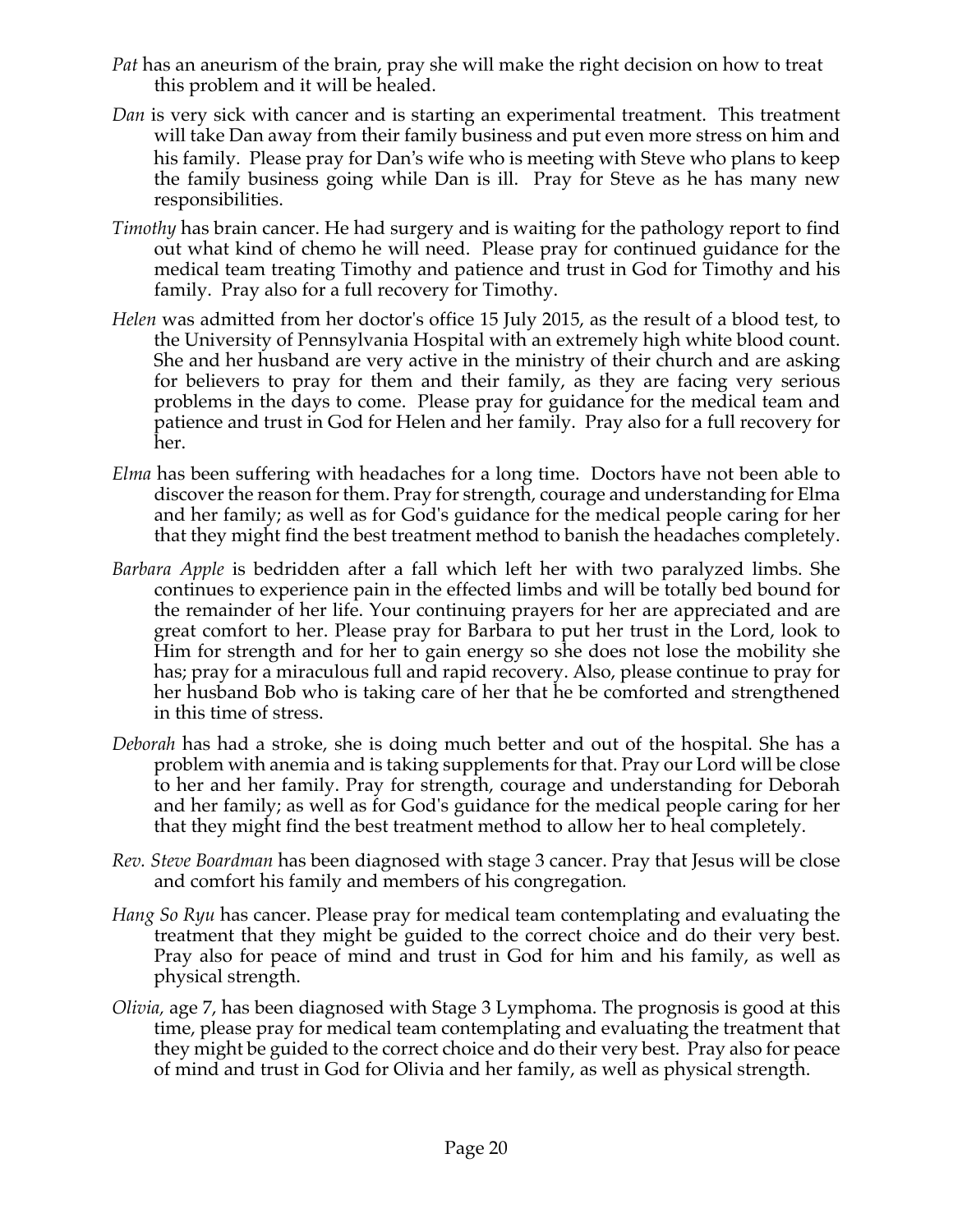- *Paul* has been hospitalized recently several times because of persistent high fevers. He is being tested and checked by physicians and seems to have a slight scoliosis, a node and Schuermann's disease. Please pray it will be discovered how to treat these problems and healing will begin so he will be inspired to continue his education.
- *Carol Anne* needs God's comfort and healthy test results as she is anxiously undergoing tests related to previous hysterectomy and experiencing symptoms in the surrounding area.
- *Rick* has heart problems. Please pray for guidance for the medical people treating him that they might pay attention, do their very best and make the right recommendations regarding treatment. Pray for help for Rick and his wife Wanda to keep their trust in the Lord and let Him carry their worry.
- *Stacy* has Multiple Sclerosis and was hospitalized for what turned out to be food poisoning. Pray for trust in God for Stacy and Chris as they deal with Stacy's illness.
- *Faye* is in the hospital because she is weak has been receiving blood transfusions. Pray for strength, courage and understanding for Faye and her family; as well as for God's guidance for the medical people treating her that they might find the best course of treatment and allow Faye to heal completely.
- *Tom* has heart and kidney problems. Pray for strength, courage and understanding for Tom and his family; as well as for God's guidance for the medical people treating him that they might find the best course of treatment and allow Tom to heal completely.
- *Harold* is having surgery on 30 September 2016 to repair a hole in his aorta bleeding into the abdomen which caused stroke like symptoms.
- *Joe* has had a preliminary ALS diagnosis. Pray the final diagnosis will something that will allow him to continue taking care of his devoted young family. Pray for strength, courage and understanding for Joe and his family; as well as for God's guidance for the medical people treating him that they might find the best course of treatment.
- *Preston* is reacting poorly to recent neck surgery and now has problems with his liver count; Physicians feel that dialysis will help. There may be a blockage in the bowel and an operation might be necessary. Please pray for the medical team to pay attention and to their best to determine how to help Preston and for a good outcome. Pray also that Preston and family will be able to put their worry on God's shoulders while Preston does his best to facilitate a return to good health.
- *Erica* has a non-malignant Brain Tumor which cannot be surgically removed due to the size and location. They are going to attempt chemotherapy. Please pray for peace of mind and trust in the Lord for Erica, as well as for her family, and for God's guidance for the medical people treating her that they might find the best course of treatment.
- *Brenda* is in the hospital because of bleeding on her brain. Please pray for peace of mind and trust in the Lord for Brenda, as well as for her family, and for God's guidance for the medical people treating her that they might find the best course of treatment.
- *Mackenzie* is a young girl with leukemia. Please pray for peace of mind and trust in the Lord for Mackenzie, as well as for her family, and for God's guidance for the medical people treating her that they might find the best course of treatment.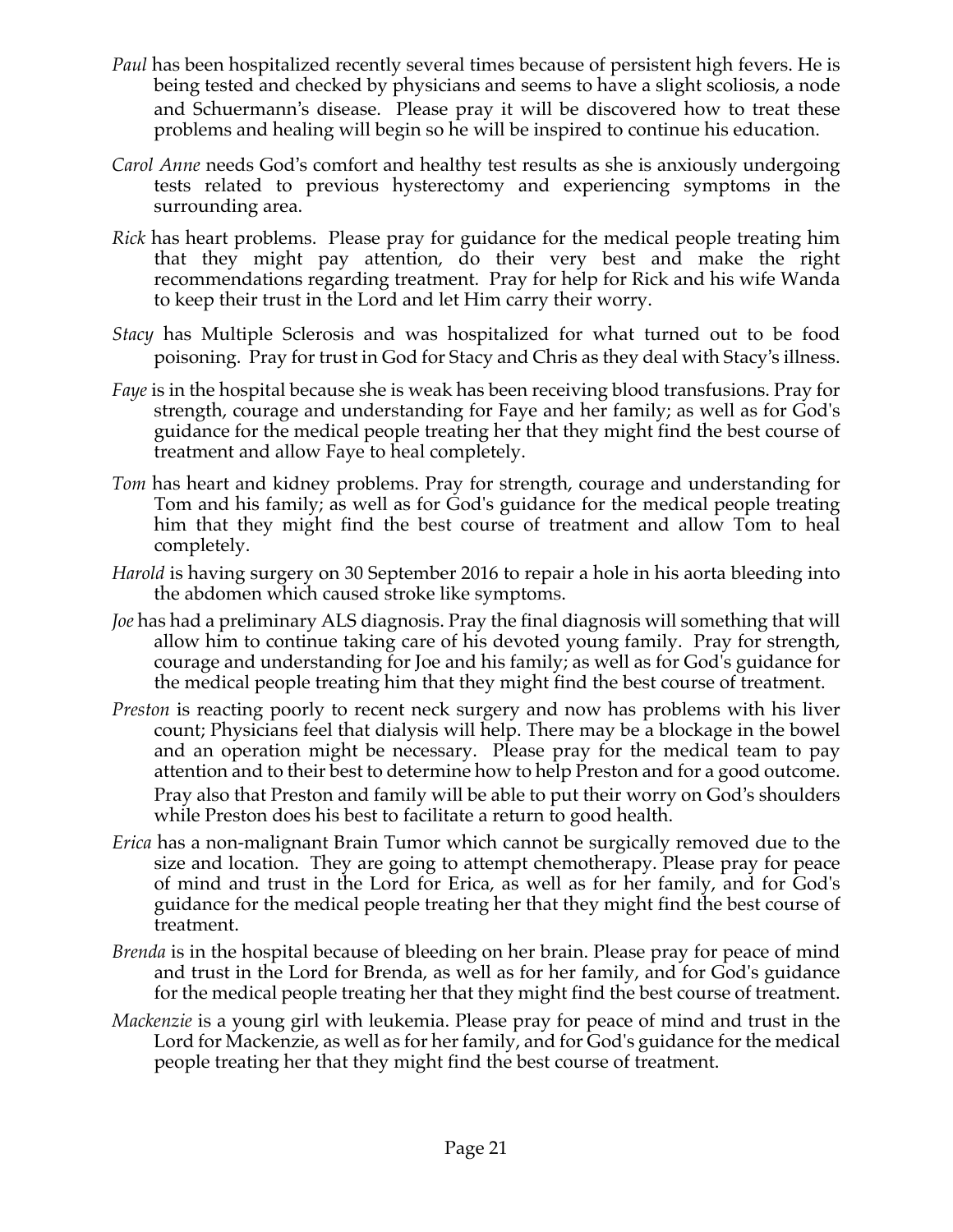- *Mack* has had diabetes most of his adult life. Circulation in his legs is very bad and doctors are considering amputation. Please pray his medication will help and he will not face amputation. Please pray for peace of mind and trust in the Lord for Mack and for God's guidance for the medical people treating him that they might find the best course of treatment.
- *Michael* has been diagnosed with lung cancer recently after making it through gastro intestinal cancer last year. Please pray for peace of mind and trust in the Lord for Michael and his wife Gayle; as well as for God's guidance for the medical people treating him that they might find the best course of treatment.
- *Adriano* is in the hospital due to high sugar and high blood pressure. He is very weak and will appreciate your prayers.
- *Heather* recently found out she has cancer. Please pray for peace of mind for her and for the medical team treating her will be guided to the right solution.
- *Jim* has had an aneurism and blood clots. Pray that healing will come.
- *Georgia* has liver and pancreatic cancer. The doctors are evaluating whether to do surgery and how to tackle the disease. Georgia is a faithful Christian and appreciates your prayers. Pray for God's guidance for the medical people treating her that they might find out the source of the problem and best course of treatment. Pray also for peace of mind and trust in God for Georgia and her family.
- *Lana's* doctor found something on her lymph nodes and ovaries. Pray for God's guidance for the medical people treating her that they might find out the source of the problem and best course of treatment. Pray also for peace of mind and trust in God for Lana and her family.

#### *Healing*

- *Vladia* had a right knee replacement which went well, but since the operation she is experiencing very painful side effects from medicine, very low hemoglobin and also back problems. She has been transferred back to the hospital to help correct these problems. Please pray the doctors will seek God's Wisdom and come up with a plan to help her get back on her feet and have some normalcy in her life.
- *Jim Thornell (Jet)* recovered from the five stomach ulcers, then was found to have bowel cancer, that was removed and he was doing pretty well all things considered. They just found another tumor and have changed his chemotherapy at the City of Hope. He remains on the same schedule as his wife Mary; he is still dealing with blocked coronary arteries and taking care of Mary. Jim is doing considerably better with the side effects of the chemotherapy. Please pray for remission of the cancer, for tolerance of the chemotherapy and give thanks for the strength, guidance and peace of mind our Lord gives Jet and his wife Mary, as well as daughter Janice and son Jimmy, through these difficult times.
- *Madisun Hanks* (14) has Tourette's Syndrome and suffers from horrible migrane headeaches. There are various very high risk treatments which provide some relief. None of them are close and none are easy. Madisun is truly one of the most inspiring young ladies we have ever come across, her attitude and actions are almost unbelievable. No one should have to go through what she does, but she makes it through and performs incredibly when others just get by. Please pray for Madisun, her mom Hilda who guides her through all this and those treating her.
- *Linda* has a melanoma just forming and she needs to have it removed. She has had severe medical problems the last 15 years and needs help coping. Pray for all of her family at this time as new problems have come to light.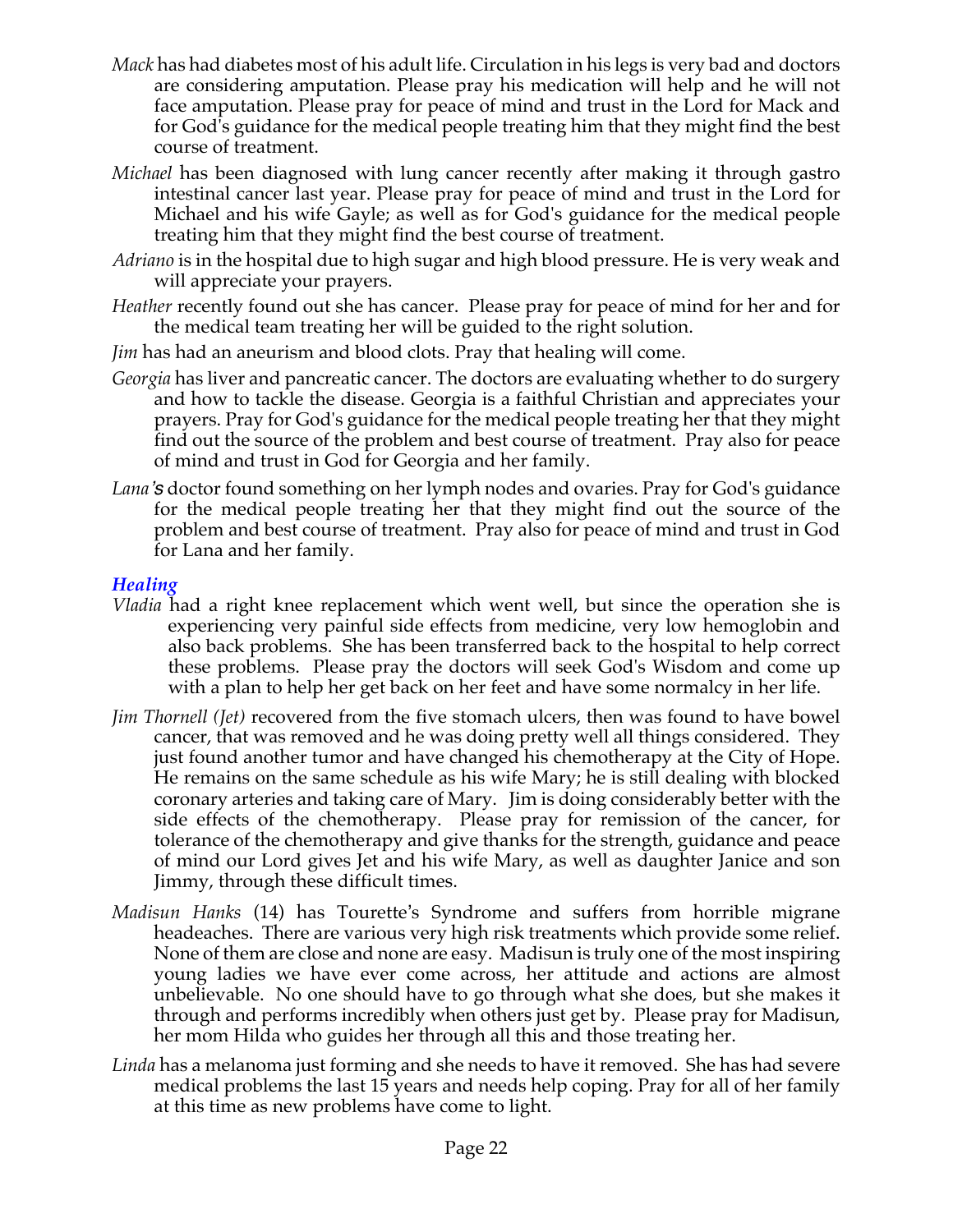- *Chris Hill* (close friend of Jon Weston) suffered a brain aneurysm and needs your prayers. He came out of a coma he had been in since the week before Christmas 2016. He is now in a stepdown facility. Every day is a new day to him; his memory seems to have been damaged to a point where it is not recovering so far. Pray for the doctors, nurses and technicians treating him to pay attention, to be open to God's guidance and do their very best. Pray for trust in our Lord and peace of mind for Chris and his family.
- *Rev Bill* had a stroke. Pray he will stay comfortable and Jesus will be close by, please pray for a full and rapid recovery.
- *Dennis* will begin chemotherapy for an active cancer spot on his spine on 17 September 2015. Please pray for a good result and tolerance of the treatment for him.
- *Vickie* has been bothered with Migraines and all that go with the headaches. Please pray for relief from the pain for Vickie.
- *Jon* has Stage 4 mantle cell lymphoma. There is good news in that he is in remission; however the chemotherapy is producing neuropathy in his legs so it is a challenge for him to get around. Please pray that he will be as comfortable as possible; he has been a Marathoner runner so this is especially difficult.
- *Cindy* is very ill, she is young and has children, she and her family need your prayers that they might stay close to our Lord and Saviour Jesus Christ as she heals.
- *Amy* has melanoma in her lungs, liver and kidneys; they have found a treatment for her that has a high success rate however the side effects are debilitating. Please pray she will be able to tolerate the side effects and the treatment is successful. Amy has full trust in the Lord, but would still appreciate your prayers.
- Liz had a massive stroke at age thirty-seven. The prognosis is good but she has a long road ahead. Please pray for guidance for those treating her, for trust in our Lord for Liz and her family, for healing.
- *Ebick* is suffering from a severe ulcer but the Doctors cannot give her the proper dosage of the medicine due to her six month pregnancy. Please pray doctors will find an alternative avenue for treatment or that God will provide.
- *Stan* is going through chemotherapy and radiation treatments for cancer. He is elderly and the treatments are tiring him. Please pray for his wife *Marvelene* as they do this together.
- *Donald* is in the hospital and had his leg amputated on 14 April 2014. Pray he will adjust and healing will begin.
- *David* has many concussions and unable to go to school, read books, watch TV and has headaches and migraines. He has trouble sleeping and his family will appreciate your prayers for this 10 year old young man.
- *Gladys* has breast cancer and has had a lumpectomy. She needs to take a year off of her work to have chemo treatments.
- *Alwin Jack* has had a stroke and recently has had a relapse. Please pray for those who treat Alwin that they might choose the best possible treatment and pray for peace of mind for Alwin during the recovery phase.
- *Carolyn* has Multiple Sclerosis with complications. Pray Carolyn and her children will be close to our Lord Jesus Christ as they and family members help to ease the problems.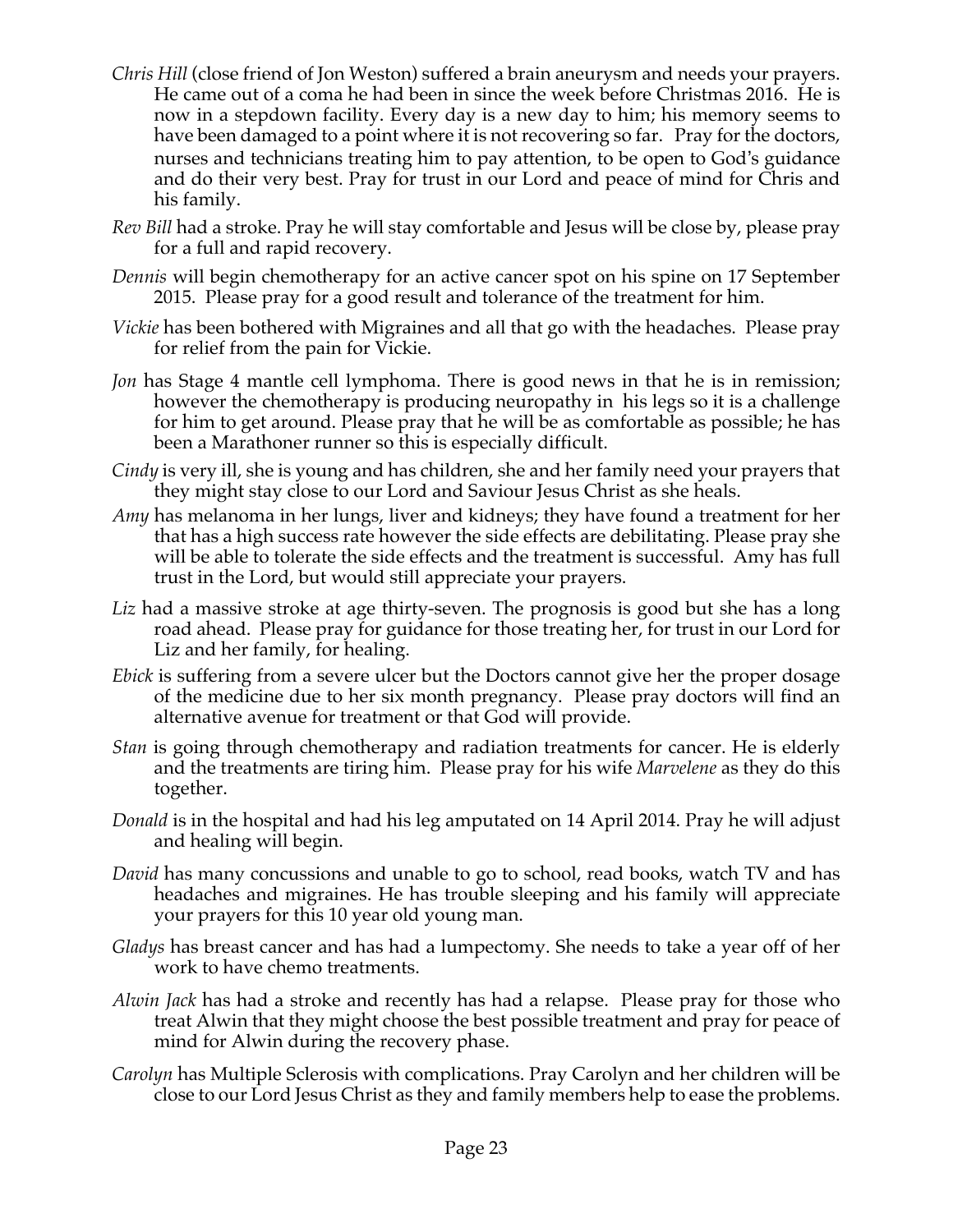- *Bill* had malignant growth removed from a lip last month and seems to be experiencing a re-growth of the cancer. He asks your prayer for the medical team treating him and for peace of mind for himself.
- *Hank* has osteoporosis, which has caused him a great deal of pain and inconvenience in the past few years. Pray for his healing and that his medical bills will be met.
- *Evelyn is* an elderly woman who has had problems with her eyes and is now blind. It appears some sight will return shortly, pray for that to happen!
- *Joanne* has begun kidney dialysis as a result of kidney failure due to extensive chemotherapy. Additionally she cares for an adopted drug addicted baby who is now nine years old. Please pray for her to keep her faith, to let the Lord carry her worry and concern and to give her strength. Pray also for those treating her that they might pay attention and do their best.
- *Bud and his wife* for their continued welfare and enthusiasm. Bud has been advised of an aneurism in his heart of a size not mandating immediate surgery. This comes at a time when he has sole care of his wife who recently broke two vertebrae and thereafter sustained pneumonia.
- *Dester* is suffering from unknown skin and diseases. Please guide the medical team treating him to find out what the problem is and cure it. Pray also for Dester to trust in the Lord.
- *Lee* has Arterial Fibrillation, she is doing much better and she and her family thank you for your prayers. Her pain level is high and some medications have bad side effects. Please continue her in Prayer in the weeks ahead as she heals.
- *Nell* recently adopted two children and has just been diagnosed with multiple myeloma.
- *Mary Lou* has been suffering with seizures. She was in the hospital with a 24 hour monitor and is being sent home from the hospital with two medications and orders to return in 2 months for another MRI to review whatever is going on in her brain. Please pray for guidance for the medical people treating her, as well as peace of mind and trust in God for her and her family.
- *Kathleen* has spent the last two weeks in the hospital. She has been diagnosed with colitis, shingles and possibly colon cancer. Pray she will be comfortable and begin to heal.
- *Rachel* has Mitochondrial Myopathy. This is a hereditary disease of the muscles and they do not have a cure for it. Part of her pain is her family does not believe she is indeed ill, as she appears to be just fine. Please pray her family will learn the truth and be supportive of her; pray also the medical people treating her will find the right measures to minimize the disease. Most particularly pray for Rachel's trust in God.
- *Nicolas* is in the hospital with serious symptoms of a heart disorder. Please pray for peace of mind for him and guidance for the medical team looking for the cause and cure.
- *Juanita* is a young girl who was in a coma because of a blood disease. She has not come out and is gaining strength. They are awaiting results from blood samples. Her family thanks you for your prayers and asks that you continue.
- *Lauralee Meade* underwent a lumpectomy on Friday after Thanksgiving. A further anomaly has been discovered and she had additional preventative radiation treatment. Please pray for a complete remission of the cancer. Pray also Lauralee will maintain her great attitude and trust in God.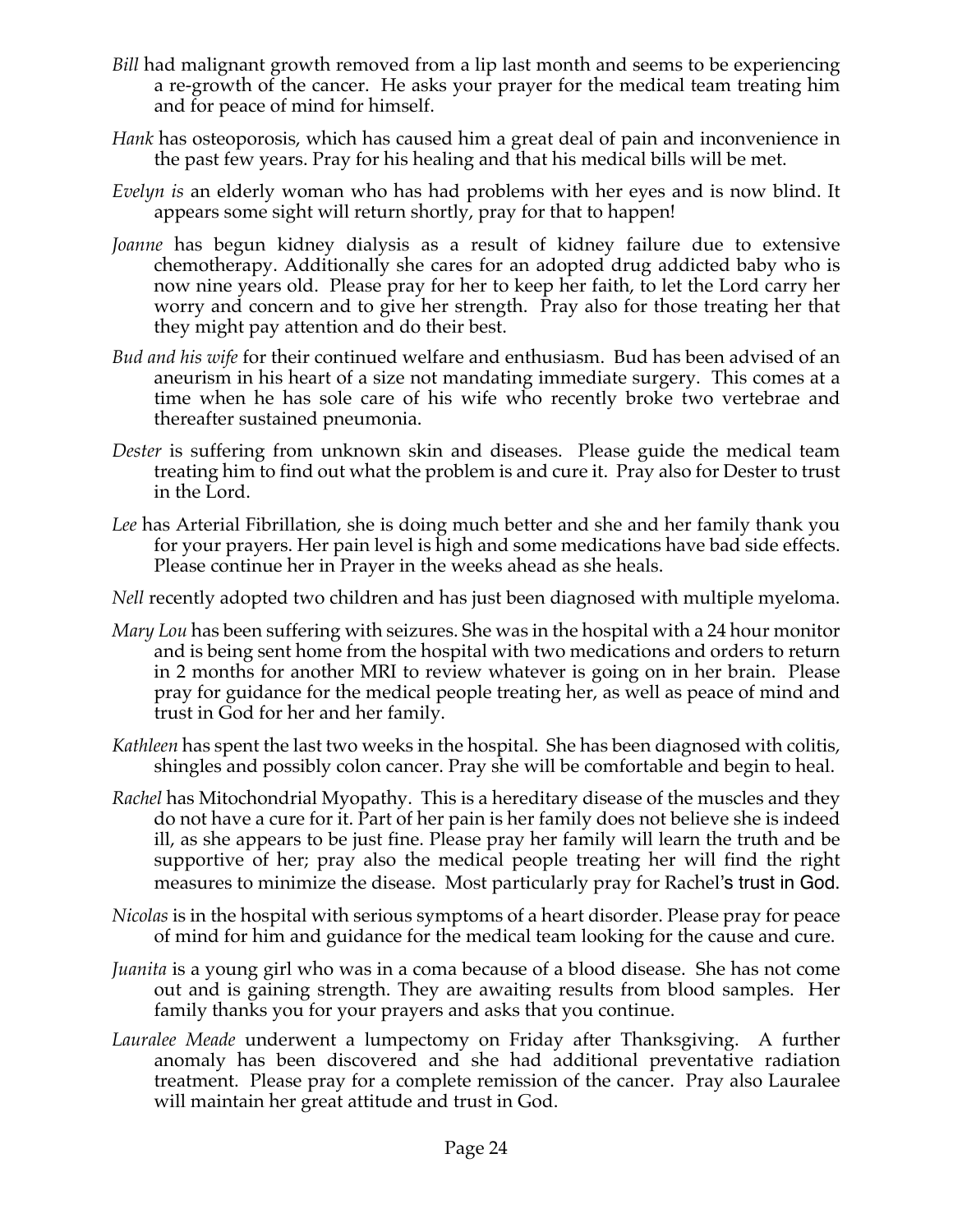*Kay Denton* (Mrs. Kay) was able to get a hip replacement in spite of her heart and kidney problems and is recovering remarkably! Please give thanks for this great event and result! Please pray for continued peace of mind for Mrs. Kay and her family. Give thanks for her trust in the Lord and her positive attitude.

#### *Healing and Patience*

- *Kym* (43) has various hip problems which seems to be related to osteoarthritis. And, her mother *Ruth* is in the early stages of dementia. Pray for guidance for those treating both of them, as well as patience and trust in the Lord for both of them.
- *Christopher* has had problems with his leg for some time. Now he has to have it casted and it will stay that way for what to him seems an interminable time. Pray for patience and peace of mind for this young man who has much he wants to do.
- *James* for the Lord's healing of health issues and give a remedy for many personal challenges at the moment.

#### *Thanksgiving and Continued Healing*

- *Chief Mike Wysocki* had heart valve surgery June 2017. Pray a complete recovery and peace of mind and trust in God for Mike, his lovely wife Wendy and his family.
- *John Young* had three way heart bypass surgery on Thursday, 23 March 2017, in Alabama, which was apparently successful. Please join the Young family in thanksgiving for the good result and pray for a complete recovery and return to flight status for John.
- *Bill* had surgery November 2016 for a kidney tumor; he is one kidney short, but recovering very well for the present. It appears the cancer has spread to another spot. Please pray for Bill as he undergoes chemotherapy and perhaps other treatment. Pray Bill and his family will stay strong in their faith and draw the strength they need from our Lord.
- *Anita* had surgery on 4 November 2016 to remove what they thought were five tumors in her right lung, but turned out to be eight. They removed all eight. In addition, her lung was folded from her previous coil embolization. They removed the coils, unfolding her lower right lobe and oversewed the area. In reality she may come away with increased lung capacity. Anita, her husband Michael and family express for the power of your continued prayers and expressions of love. Please join them in giving thanks for God's Grace and pray for her continued healing.
- *Bob Reisor* had surgery on 19 September 2016 for a kidney tumor; he is one kidney short, but recovering very well for the present. The cancer has spread to his lung and another spot. Five years ago there was no treatment, but now it appears there is an oral medication that has shown great effectiveness on this particular cancer. As of 12 January 2017, the main spot shrank from 3.3 cm (1 1/3 inch) to 2.2 cm (7/8 inch) and the spots on his lungs have receded even more. And as of 22 June 2017, they have shrunk further. Please give thanks to the Lord for such wonderful progress. Please pray for Bob as he undergoes chemotherapy and perhaps other treatment. Pray he and his family will be drawn closer to our Lord.
- *Shamu* had surgery on 12 May 2017, her seventeenth, to reconstruct the damage done her by Walter Reed Medical Center. She now has a bacterial infection which is laying her low. Please pray for strength; physical, mental and spiritual for her. Pray for guidance for the new medical team treating her and for her to know how to proceed with regard to the damage done her by Walter Reed Medical Center. Pray also for her to continue her trust in our Lord as she goes through this difficult time.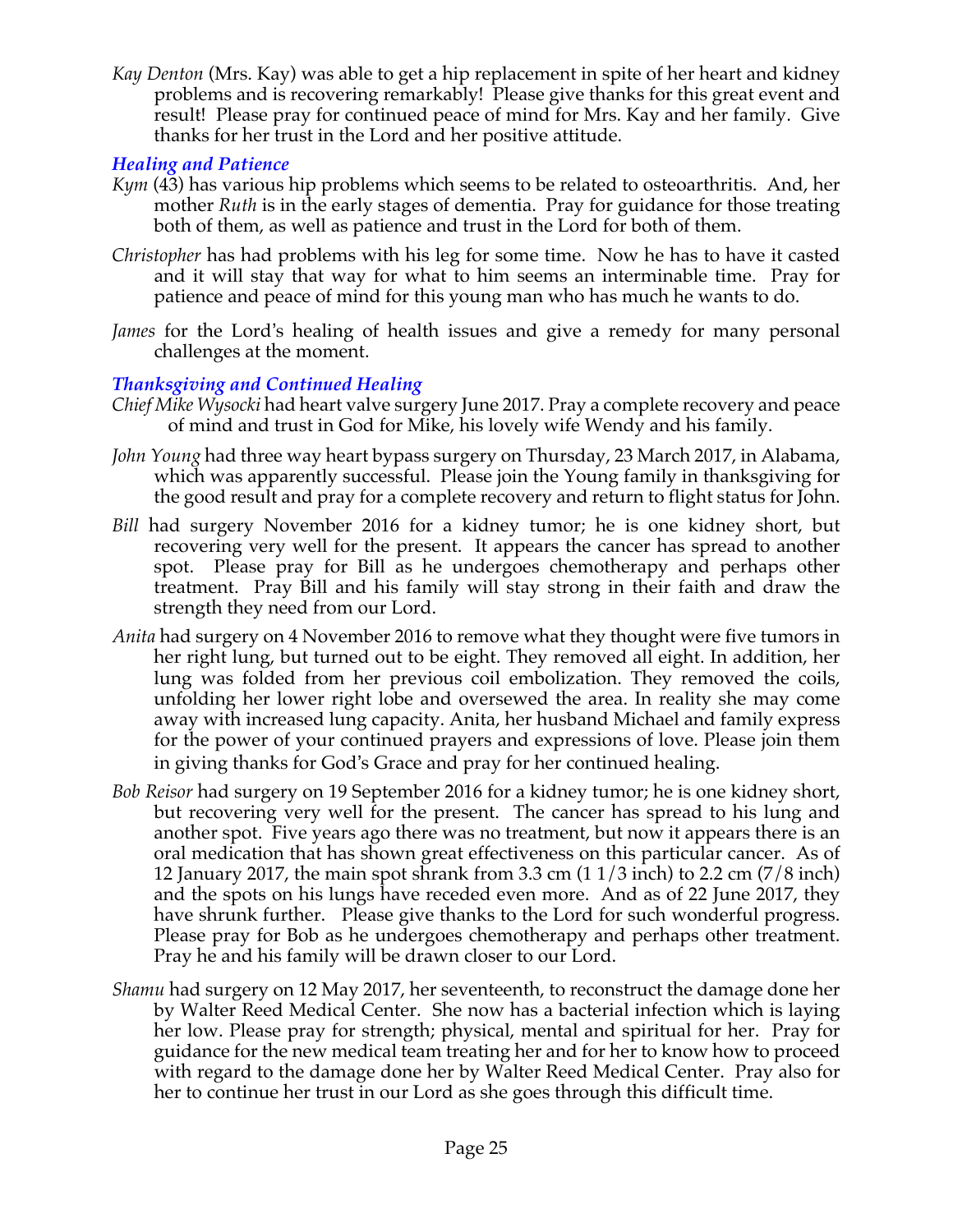- *Jan Jessup* is recovering reasonably well from surgery to place a new knee joint in her right leg. Pray for her family to be able to properly care for her as she returns home and for Jan and her husband Roger to be able to put their worry on God's shoulders.
- *Ashiei* had surgery on Tuesday 1 December 2015, to remove a tumor from her chest; complications ensued. Please continue Ashiei in your prayers and pray for the medical team to be open to God's guidance on further treatment, to their best and for a good outcome. Pray also Ashiei and her family will be able to put their worry on God's shoulders.
- *Atina* has skin cancer, which is now in remission. Please give thanks for the remission, pray for continued remission of the cancer; pray also for continued faith for Atina and her family.
- *Clay* has melanoma which is now in remission. Please give thanks for the remission, pray for continued remission of the cancer; pray also for continued faith for Clay and his family.
- *Cindy (81)* had an operation to remove a cancerous growth in her stomach which was successful. She is now home, but in a bit of pain. Please give thanks for the good result, pray for full and complete healing and remission of the cancer, as well as cessation of the pain; pray also for continued faith for Cindy and her husband Les (91).
- *Brett Gregr* had surgery on Tuesday, 22 March 2016, to remove a bleeding brain lesion. The surgery, which had potential to end his life, was apparently completely successful. Please give thanks for the great outcome and great work by the surgeons and medical team and please pray for Brett's peace of mind, as well as that of his wife Karin and the rest of his family during his recovery.
- *Linda* had successful dental surgery on 15 December 2015, she is also on a course of chemotherapy and this type of surgery was not recommended for people while they are taking chemotherapy. But, it was an emergency and had to be done. Please give thanks all went well and pray for continued healing and for peace of mind and trust in God for Linda and her family.
- *Ruby* broke her hip on 10 December 2015, surgery was successful. Please give thanks for the successful surgery and pray for her full and rapid recovery.
- *Terry* was undergoing radiation treatment for cancer, which he had to stop to amputate his leg below the knee due to diabetes. The surgery was successful, he has been fitted with a prosthetic leg and foot. He is in good spirits and positive about the remainder of his treatment. Please join Terry and his family in giving thanks for the successful surgery and continue to pray for his return to radiation treatment and then to chemotherapy, ask God to give Terry, his wife and seven year old son trust in him for peace of mind and heart, as well.
- *Janet Jessup* had a stroke on 3 July 2014 and heart problems that were causing huge issues for her. They seem to have gotten her stabilized and she is going home from the hospital. Please join the entire family in giving thanks for this wonderful development. Please pray for those treating her to find the appropriate treatment and for trust in God and peace of mind for Janet and her family, in particular her husband of 43 years, Rev Roger Jessup, retired minister of Saint Joseph of Arimathea Anglican Orthodox Church.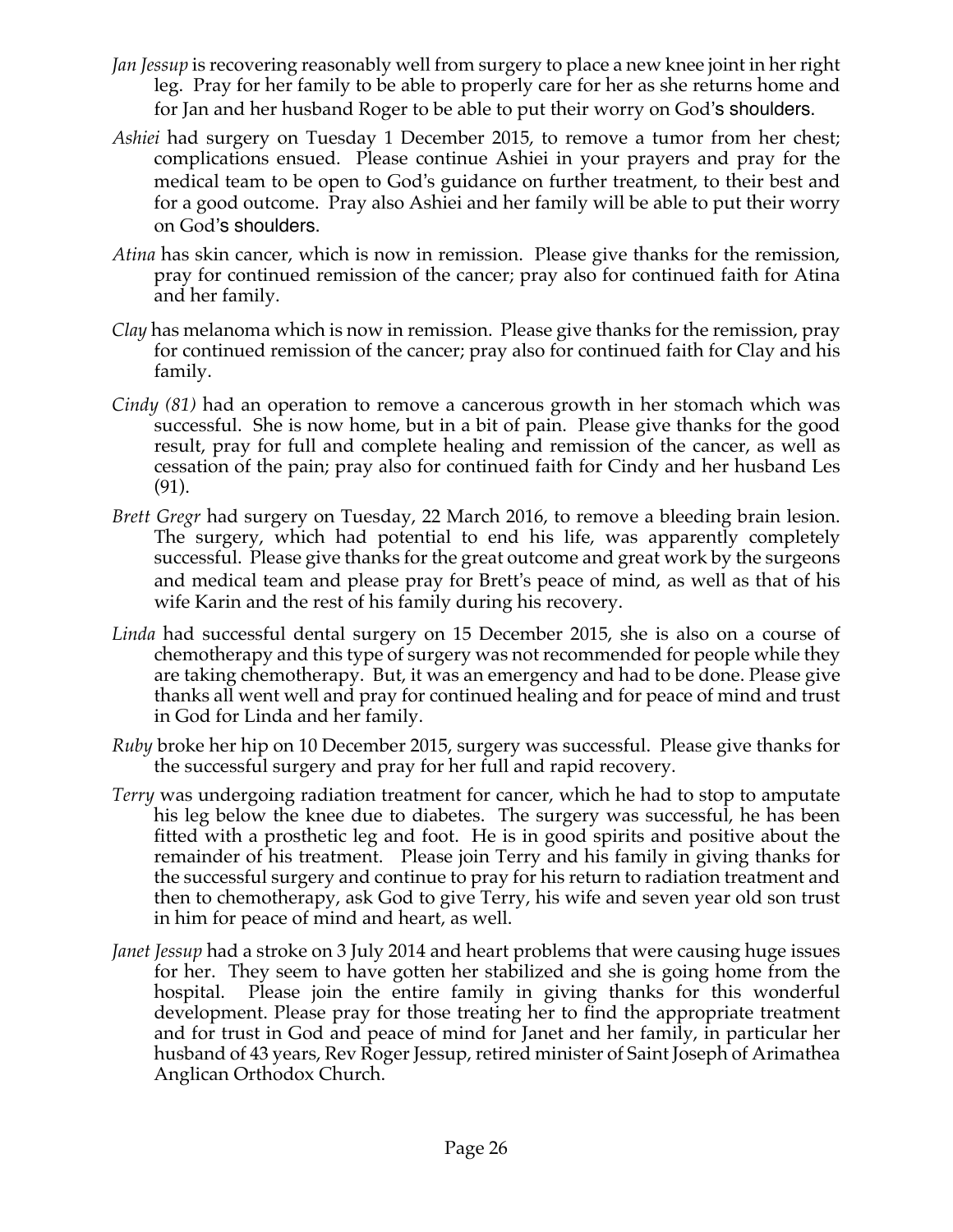- *Sam* had surgery on his entire large intestine that had become infected. At the time of the operation he was just hours away from a complete organ shutdown. He had had turmoil in his life over the years. Sam is now in the ICU and his Minister visited him and explained to him God had given him another chance for him to make things right with his Lord. Pray for his good health and his spiritual life with Jesus.
- *Ian* had surgery to remove excess skin rendered a nuisance by controlled lost of 200 pounds. Please give thanks for the successful result and for those treating him to have paid attention and done their very best on the lengthy surgery, taking the best possible care of him. Please pray for his continued recovery and strength for his Mother who will be in charge of his after care.
- *Jenniffer* had surgery for breast cancer on 15 October 2014, which seemingly went well; please give thanks for that. She has had other complications which preclude her from making a full recovery in particular, the reconstructive surgery seems to have gravely affected her back muscles and nerves, resulting in both very limited mobility and extreme pain, the drugs are making her terribly sick; please pray those will be overcome. Pray for help for Jenniffer to keep her trust in the Lord and let Him carry her worry and concern as she recovers. Please pray also for strength and courage for her family as they try their best to help her.
- *Mary Thornell* has been battling colon cancer for three years now, she is currently treating at the City of Hope. Things seem to be going well, the numbers seem headed in the right direction. Please pray for guidance for those treating her, as well as strength, guidance and peace of mind for Mary and her husband Jim, as well as daughter Janice and son Jimmy, as she undergoes treatment.
- *Elma* is suffering from cancer. She was taken home from the hospital on the advice of her Doctor. We were asked to pray Elma's remaining time here on earth might be good and Elma and family might put their trust in the Lord and let Him carry their worry. Since then, Elma's Bishop told us a great Miracle of the Lord is working over Elma. Doctors sent her home to die, but now she seems to be doing all right. On behalf of her, thank you for all of your prayers. Please continue praying for her complete healing.
- *Dennis* has heart problems; now the medical people treating him discovered a large mass on his liver which turned out to be a cyst! Please give thanks for this great development and pray for peace of mind and trust in the Lord for Dennis and for God's guidance for the medical people treating him that the contemplated surgery might go well.
- *Dwight* had major oral surgery, for which he gives thanks. He is recovering slowly and asks your prayers to speed the process.
- *Mike* is a veteran who has served his country when she called. Please pray he will open his heart to God so He can make Mike's crooked road straight and pull him towards the summit rather than to the pit.

#### *Business*

*James* and *Sarah* who have recently moved to a new area and have new positions in employment. They are finding much stress in the new surroundings and will appreciate your prayers as they adjust.

#### *Financial Guidance and Employment*

*Kona* is applying for a job in the hospital. Pray our Lord will find the right position for her and she will glorify Him in the work.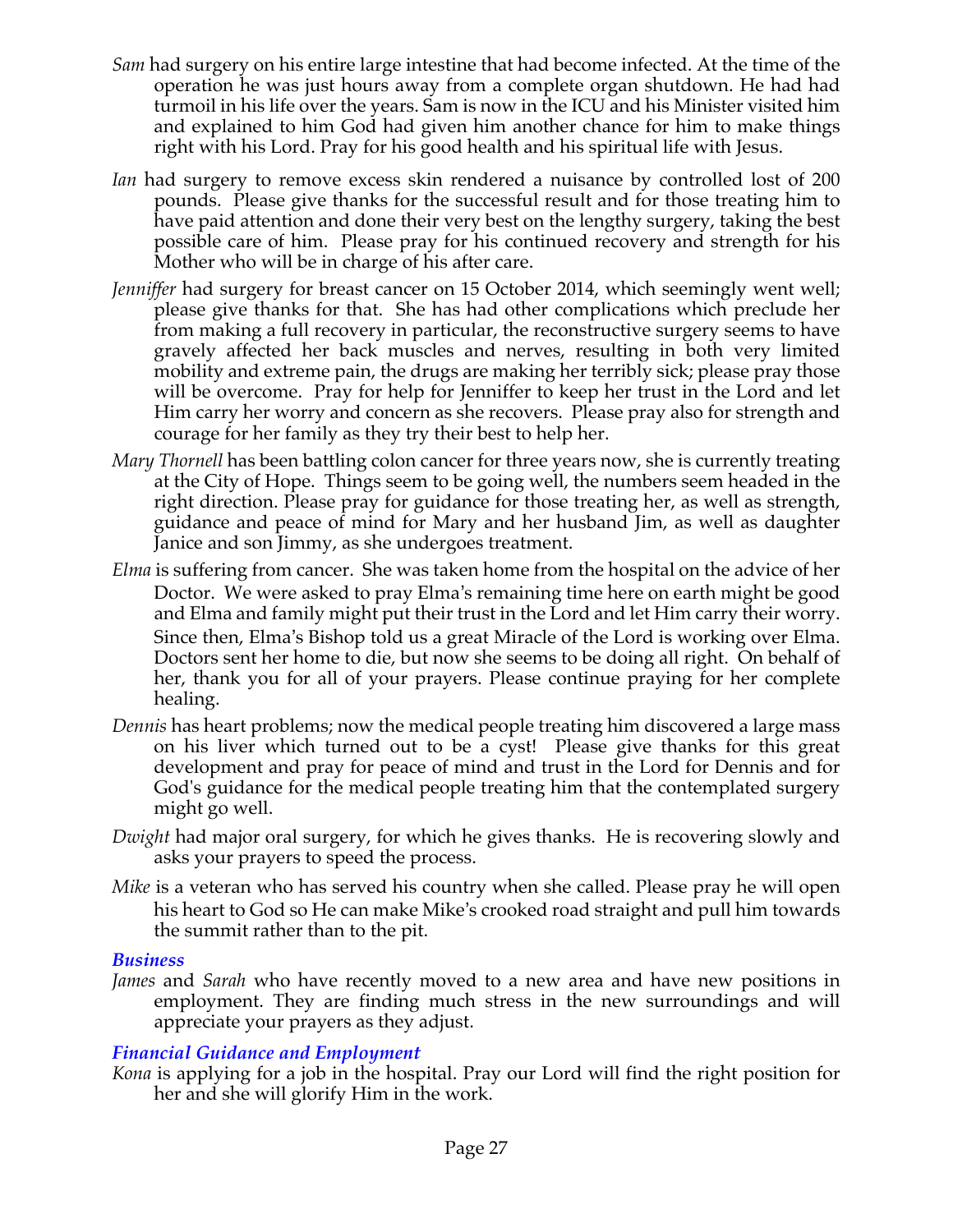- *Doug* recently became unemployed from his job of 18 years. He has been applying for jobs, but unable to get one at this time. His wife is working; this is not enough for the family. Please pray he will find employment with a firm that will be able to use his considerable skill and hard work to benefit both the firm and the family.
- *Catherine and Lewis* are at a low ebb due to a struggle for employment. Your fervent prayers will be appreciated.
- *Lori* is considering a potential change in her employment. Please pray for God's guidance in considering all aspect of her potential work.
- *Sara* is concerned about the future with her company. She would appreciate prayers for her continued employment and that her firm might find more and better ways to use her considerable skills.

## *Financial Guidance and Healing*

*Clark* is in need of salvation; for God's Will to be done in his life. Pray his family will be blessed with the financial miracles that come from doing His Will.

## *God's Strength and Peace of Soul*

- *Roger* isd the caretaker for his ailing father who has been in the hospital for a week and his wife who had been declining emotionally, cognitively and in bodily health. He asks you pray for strength and peace for him and help for those he cares for.
- *Charlie McCormack* asks your prayer the Holy Ghost might fill his heart with light and drive the darkness far away.

#### *Guidance*

- *Zachary* is having huge problems growing up. He has let the wrong people guide his life and thinks he is the smartest person in the world. He cannot or will not see the destructive power of drugs and lies in his life. Pray his parents Lee and Shamu will come to see what course of action that they can take to help Zachary and safeguard his brother and sister. Please pray for God's guidance for all of them and in particular for Zachary to open his heart to God and his parents help.
- *Judy* seemingly does not want to allow the Holy Ghost into her heart so she might come to know our Lord and Savior, despite the efforts of her family. Please pray for her to open her heat and for her family to be at peace with their efforts.
- *Barbara* has been recovering from cancer for the last three years. Pray for her husband Bill who has come down with a mental illness that may have been caused by much stress the last few years. Barbara and Bill will appreciate your prayers.
- *Larry* is very weak and has periods of confusion and depression. Larry has been in the hospital and recently moved to a rehab. Please keep him in prayer as he begins to gain strength in the days ahead.
- *Thomas* recently learned as the result of a parole violation he will not be allowed to return to society for the remainder of his life. He is despairing and fearful of his inability to cope with this new news and God's plan for his life. Please pray he will be able to work with God to live with the choices he has made and go forward.
- *Cam* has gotten into some of the issues being with the wrong crowds, too much dinking and making the wrong decisions. Pray he will ask God to send the Holy Ghost in to straighten things out and he will listen when He speaks to him.
- *Paul* recently had his large toe amputated due to diabetes and is having a difficult recovery filled with fear about dying. He recently accepted Jesus as his savior and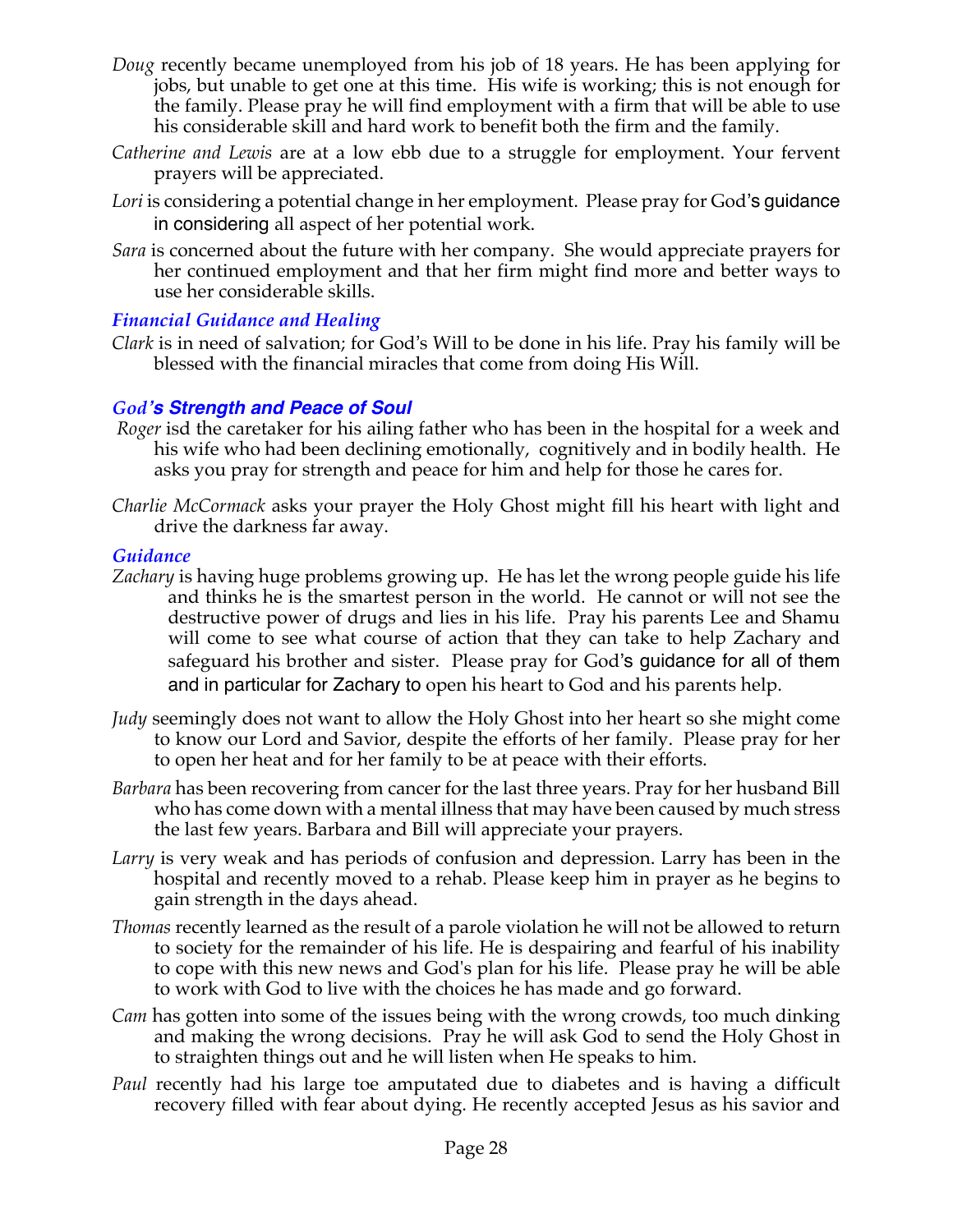his family Rosie and Brenda are very grateful. Pray for strength for both Rosie and Brenda who are staying by his side through it all encouraging him on.

- *Steve* is addicted to alcohol, pain pills and gambling. Pray for wisdom, courage and strength to stick with treatment and follow God's plan for his life.
- *Eli* has some mental issues and has lost his way. He has yet to come to grips with the demons chasing him. Pray he will return to the Lord and his family. Eli's brother *Carl* has gotten little to no support from the family, he being the one to get Eli into treatment. Daughter Katie seems to be the least helpful. Pray they will ask God to send the Holy Ghost in to straighten things out and they will listen when He speaks to them. The family has been open to the Prince of Darkness and needs help.
- *Michael and his Family* ask your prayers for wisdom as they are under trial and affliction to follow the law of the land and yet honor God in so doing.
- *Flora* is in remission with cancer, but has high blood pressure and fatigue. Flora's Mother recently died and this has caused added stress. Please pray she will be able to let God carry her worry and sorrow so she can do the things she must do.
- *Elizabeth* needs your prayers for her general well being. Pray she might see the Light of the Lord and let Him guide her life.
- *Gunner* need your prayers for his general well being. Pray he might see the Light of the Lord and let Him guide his life.
- *Eli* has lost his way both spiritually and mentally, please pray for him and his parents Ed and Barb, who are having great struggles seeing their son, go through these afflictions having brought up in a Christian home. Please pray his parents can find a way to help Eli.
- *Mitten* has a Christian talking to him about Christ. Mitten does not believe and does not seem to care. Please pray Mitten will see the light.
- *Kristen, Rickey and their two children* ask you to pray for grace, wisdom and understanding as they attempt to cope with infidelity, separation and possibly divorce as a result of backsliding from the Lord into the World.
- *Helene and her family* ask your prayers for them as they deal with the loss of Alan, husband and father.
- *Stephanie* seems to be very deeply into post partum depression after her baby was born prematurely. Please pray for her Mother in Law who is going a great distance to help Stephanie and her new Grandson. Pray that Stephanie will be able to direct her attention outward, rather than inward.
- *Caitlin* is in the grip of the Prince of Darkness; she thinks there is escape from reality in drugs. The saddest part is that reality is not as she sees it. Her family is despairing as they can do nothing to help her and ask that you pray for the Holy Ghost to enter into heart and show her the need for change before it is too late.
- *Nathaniel* is in spiritual turmoil. His family and friends will appreciate it if you will keep him in your prayers for him to find the root of his trouble and accept God's help.
- *Sam* and her *two children* have been living in a shelter and are to lose their place there. Please pray a place will be found they can stay in and recover.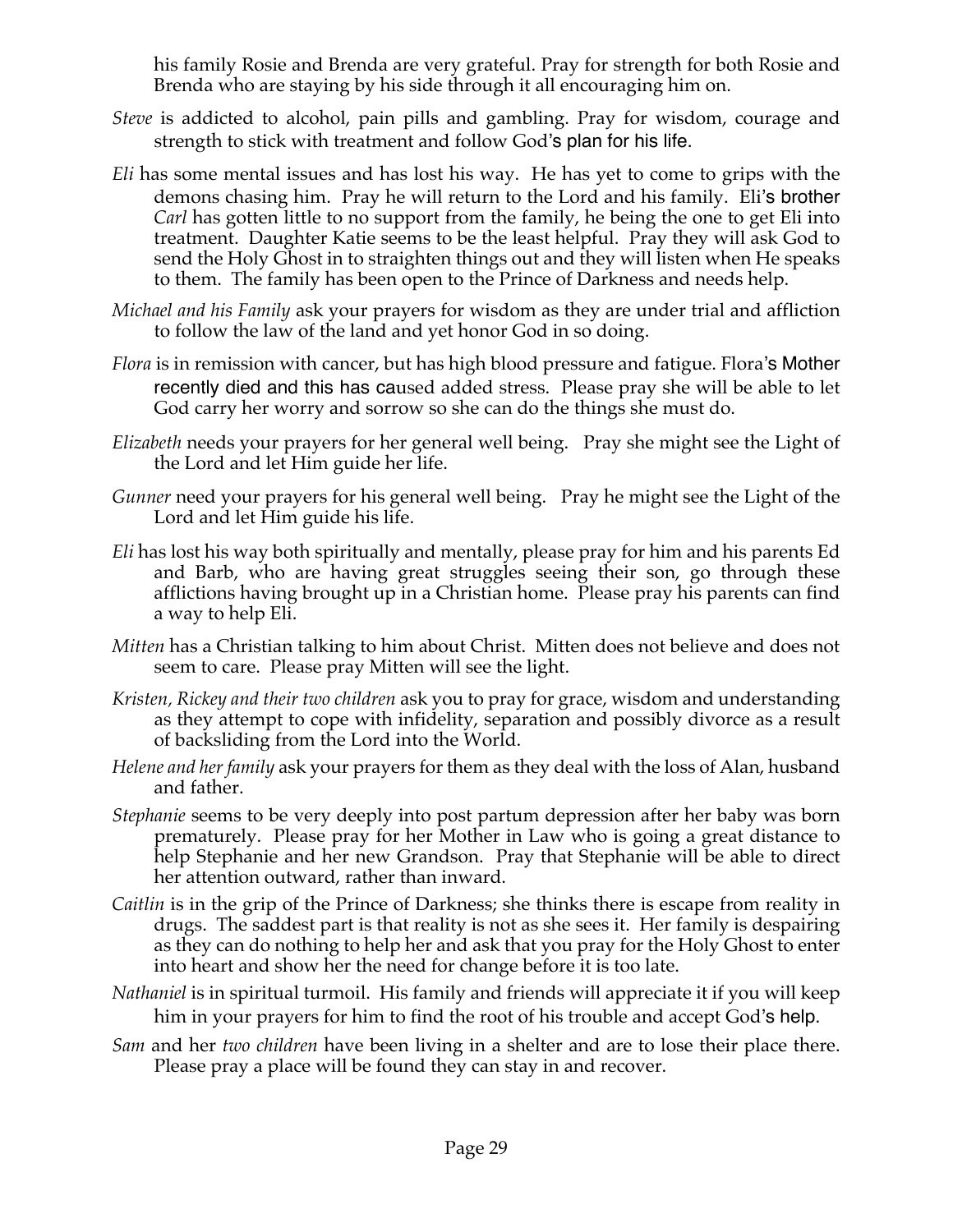- *Norrie* is facing daily exams in the weeks ahead. Pray for calmness and concentration and to do the best possible.
- *Jonathan* is addicted to drugs. He is now in jail awaiting trial. His parents and friends will appreciate it if you will keep him in your prayers for him to find the root of his trouble and accept God's help to heal addiction.
- *Beth* is suffering from ungodly treatment in her marriage. Please pray God will guide her in her behavior, actions and thoughts that she might be able to lead her husband to God so her marriage might prosper to the benefit of them.
- *Jeanette* has had many members of her family die from diabetes and several are near death now. Jeanette does not know the Lord and is despondent and perplexed about her family and herself. Please pray she can open her heart to allow the Holy Ghost in to bring her knowledge and understanding.
- *Sara* asks that you pray for guidance for her as she deals with the stresses of her family and life. Pray that she can separate those things which she can affect from those things which she cannot and give her grace to accept that she cannot do everything and can only change those things within her control. She asks for God's help for her business so that she might remain gainfully employed while keeping up with the needs of her mother and husband and healing her own problems.

*Jacquie* to open her heart to God and accept His Love and Grace.

## *School Challenges*

Destiny, Blake and Janet

# *Anglican Orthodox Church*

*Madagascar*

Please pray for the people in Madagascar, in particular for the members of the Anglican Orthodox Church there, who are being subjected to terrible flooding and unceasing rain.

## *Indonesia*

Please pray for the Lord's will regarding the establishment of an AOC church in Indonesia.

## *Pakistan*

*General and Ongoing -* The forces of evil are strong in Pakistan. The force of God stronger. Pray for our Christian family there.

*Ernest Jacob* Presiding Bishop Pakistan

## *Congo*

Jimmy is a missionary in the Congo. There has been violent unrest in this country and also a water shortage. Please pray people will find water to drink and Jimmy will be a means of helping others to find the Lord.

## *Serbia*

Bishop Igor Djurcik asks us to pray for peace between Serbia and the country of Kosovo which broke away from them in 2008. Kosovo is a muslim country and seems to be willing to provoke conflict; Serbia is a primarily Christian country which seems to be ready to return the conflict. Pray Serbia will look for the long term best interests of its people.

## *Philippines*

Please pray a *Minister* will be found who would like to serve in Tabuk, in the Philippine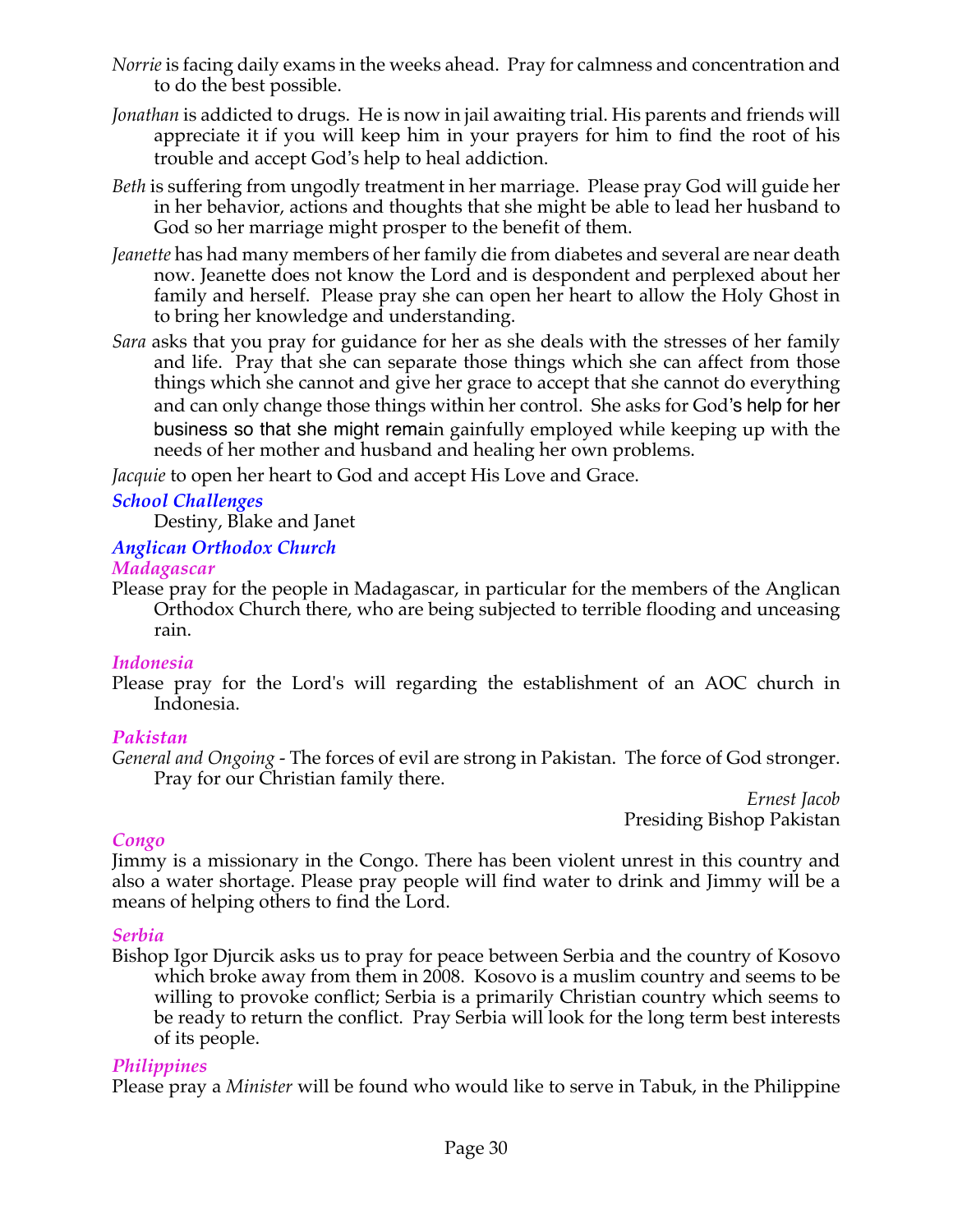Islands. The Anglican Orthodox Church has an established Church there and in the surrounding areas and need a Shepherd to lead the flock*.*

# *Diocese of the Epiphany*

*Saint Paul's, Moberly, Missouri* would like your prayers that the Holy Ghost might enter more fully into their hearts so that they might be more effective in spreading the Word of God.

# *Diocese of Virginia*

*Saint Joseph of Arimathea Anglican Orthodox Church* is under a lot of stress. We all are, but they need even more prayer. Rev Roger Jessup, their wonderful minister, had to retire as he was so pressed by the duties of a primary care giver, in addition to all the worries of this world. Pray for trust in God for each member of the parish and for them to find economic relief.

# *Armed Forces & Contractors*

Dustin (USAF - Stateside), Kristyna and Luis Aviles (Army - Fort Lewis, Washington), Airman Donny Patton (USAF - Hulbert Field, Florida), Jordan Brown (USMC – Recruiter - Iowa City, Iowa), Trevor Jennings (USAF - KC-10 Boom Operator – Korea), Trevor Di Marco (USN - Whidbey Island, EF-18 Pilot), Kurt Thomas (USN – Virginia), Ethan (US Army Airborne – Southwest Asia)

## *For Our Country*

Our country has lost its way. Over half the people that vote, voted for a government that promises them things it cannot deliver in return for their souls which it can, will and does take. Our foreign policy backs the rise of Islam, we turn our backs on those who would follow God and arm those who murder them. Pray God will raise up a leader from among the people who can turn the country's course 180° and attempt to come back to God. Pray the people will recognize that they are headed down a smooth wide road into the pit, a road that will get smoother and smoother, steeper and steeper until the only possible way is down. Down, into the depths of the pit. Pray people will recognize there is:

- One True and Triune God who is goodness in and of Himself
- All religions are not equal
- All ways of life are not equal;
- The Bible holds the Key to Life;
- All rights come from God, not the State;
- Good;
- Bad;
- Evil;
- Right;
- Wrong;
- Allah is the Devil;
- Abortion is no more than sacrifice of children to Baal.

Pray this recognition will not come too late. Pray we will, each of us, do our duty to God, Country and Family, putting His Honor above all.

## *Persecuted*

Around the world, Christians are under attack, not only in the Muslim world, but from